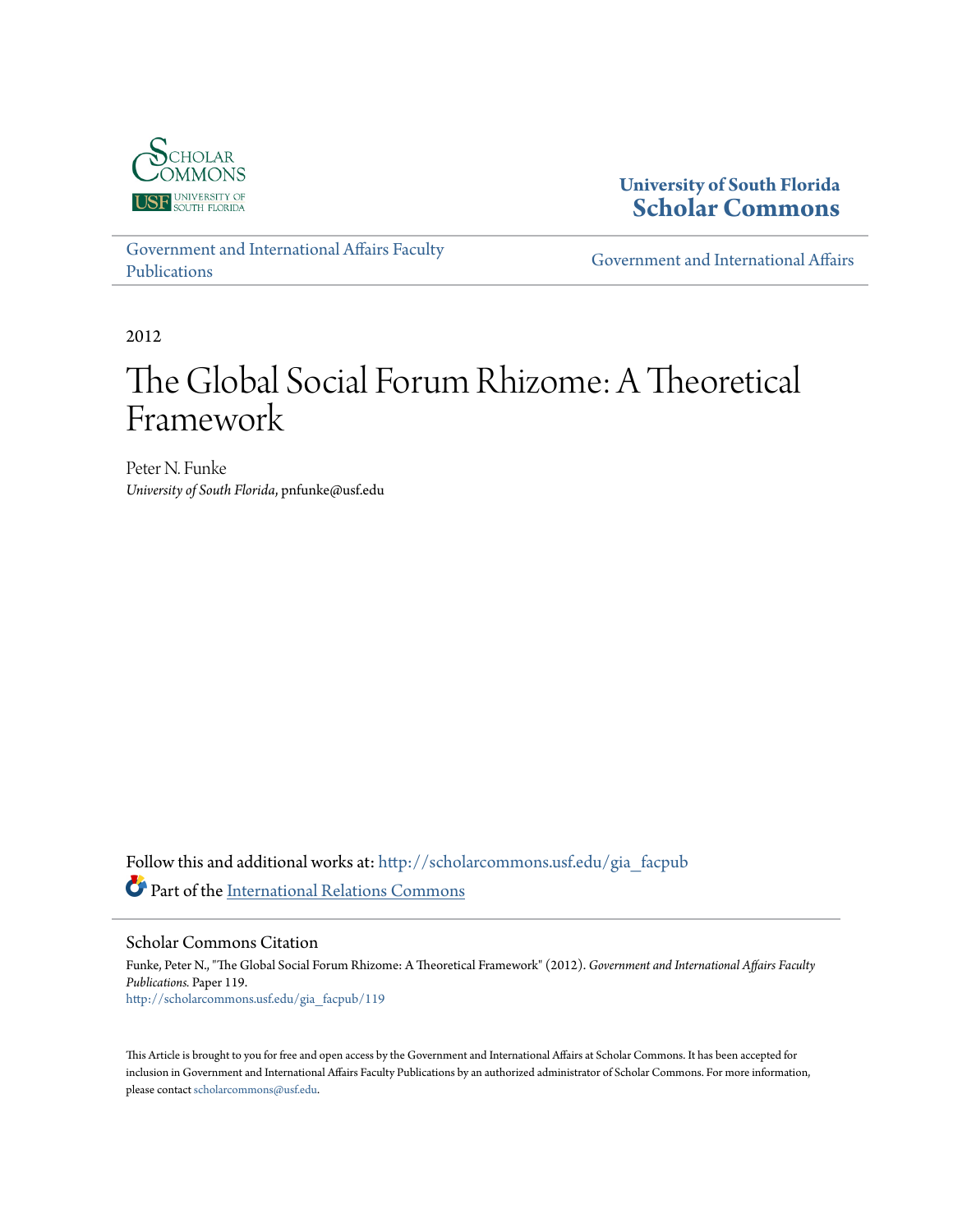### **The Global Social Forum Rhizome: A Theoretical Framework**

Peter Nikolaus Funke University of South Florida [pnfunke@usf.edu](mailto:pnfunke@usf.edu)

*ABSTRACT Drawing on Deleuze & Guattari's image of the 'rhizome', this article develops a framework for mapping and understanding the global social forum process and its implications for the broader global left. The image of the rhizome is insightful to analytically accentuate the nature and workings as well as the challenges and contemporary shortcomings of the social forum process and more generally the broader global movement(s). Thriving on multiplicity and thus lacking a dominant core, center or axis, the rhizome emphasizes the multi-connectivity and heterogeneity of this process, which lacks a central actor, issue, strategy or ideology beyond opposition to neoliberalism. What this article suggests to call the 'Global Social Forum Rhizome' provides the texture and infrastructure for a diversity of groups and networks of the alter-globalization movement to come together and to do so without fear for their autonomy, without the need to agree on any kind of programmatic and binding positions or to submit to an overriding or superior struggle, actor or strategy. While the Global Social Forum Rhizome allows for unprecedented connections as well as tempering and managing of the inherent antinomies of the alter-globalization movement(s), its logic at the same time limits the degree of congealed and resilient movement building. The integral characteristics of the rhizome foster a rather thin articulation of commonalities and convergences, which results in a politics that is often unable to move beyond mere symbolic acts and resistances and towards a politics of organizing and concrete movement building.*

**Keywords:** Social movements, World Social Forum, rhizome, capitalism, neoliberalism class, alter/anti-globalization movements, global justice movement.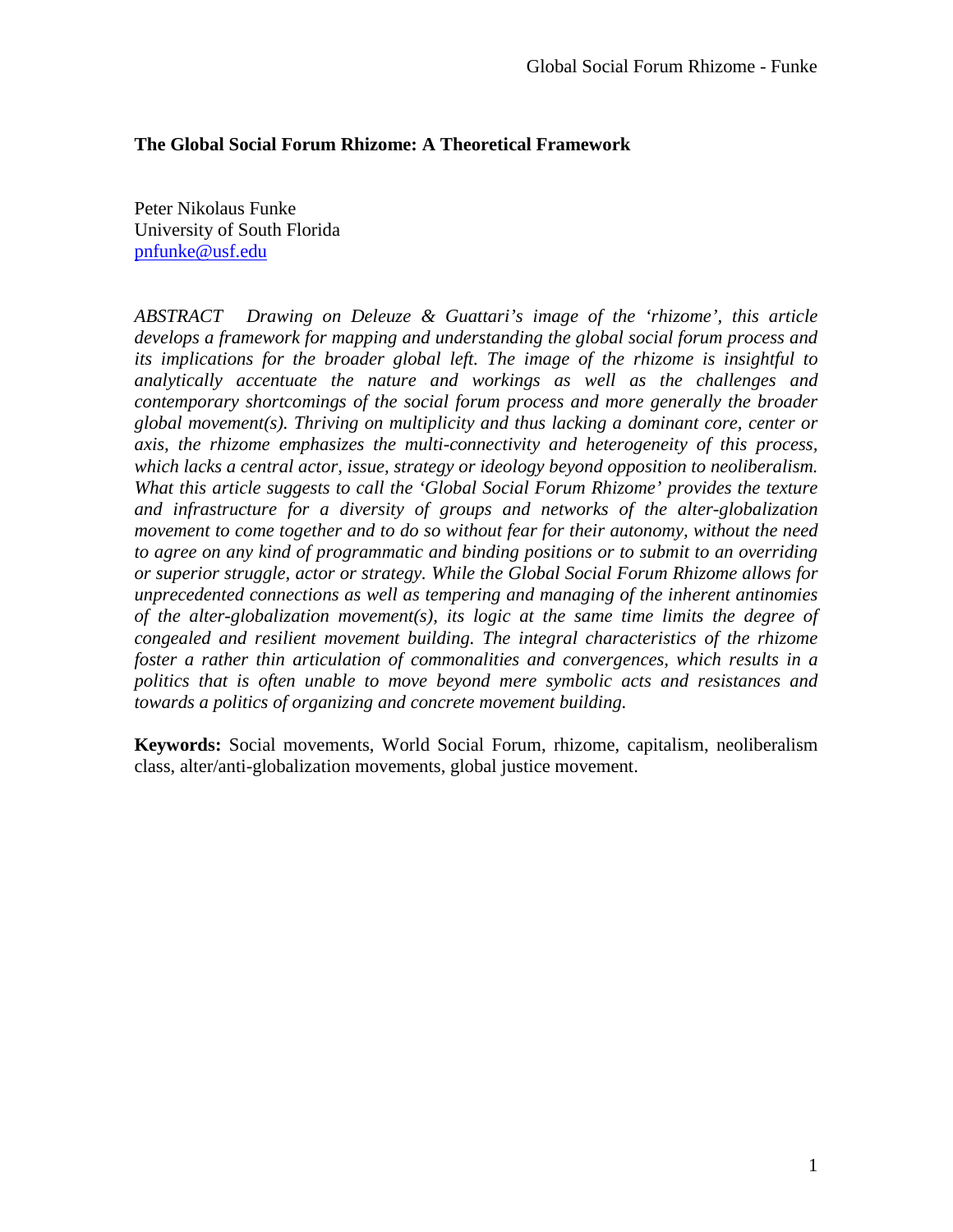# **Introduction:[i](#page-5-0)**

The success of the first World Social Forum in January of 2001 in Porto Alegre Brazil triggered a dynamic and variegated process. This unprecedented global gathering of social movements, networks, unions, non-governmental and other civil society organizations opposed to neoliberal capitalism spurred the organizing of various editions of the annual World Social Forum<sup>[ii](#page-5-1)</sup> as well as countless autonomous regional, national, local and thematic social forums. Based on a peculiar organizational matrix that stresses selforganized, non-hierarchical, open meeting spaces, social forums have been organized on all five continents, in various regions (e.g. Maghreb Social Forum, the Mediterranean Social Forum, the Midwest Social Forum (USA), Southern African Social Forum), multiple national settings (e.g. Brazil Social Forum, Chile Social Forum, Danish Social Forum, Social Forum in Germany,<sup>[iv](#page-5-3)</sup> US-Social Forum in Atlanta in June 2007), countless localities (e.g. Berlin, Chicago, Genoa, Houston, Quebec, Rio de Janeiro, or Sydney) and around thematic axis (e.g. Boarder Social Forum in Juarez, Migration Social Forum).

As such, the first World Social Forum in 2001 generated a manifold and heterogeneous 'global social forum process.' Left groups and movements from around the world have been meeting and discussing, interlinking and strategizing at innumerable local, regional and global social forums through workshops, panels, testimonies, seminars, or round tables, at cultural events and through on-site marches and rallies. While most of these forums are explicitly based on the World Social Forum Charter of Principles and considered a vital 'part of a process of construction and universalization of the World Social Forum',<sup>[v](#page-5-4)</sup> they are self-organized, autonomous events that do not stand in any hierarchical or subordinate relationship to the World Social Forum and its International Council.<sup>[vi](#page-5-5)</sup> Moreover, as social forums are organized in various parts of the world, they take on different dynamics, contingent on time and space. As Janet Conway points out with respect to the World Social Forums, '[w]herever the world event is organized, it enacts its own culturally-specific, geographically rooted social movement processes' (2005).<sup>[vii](#page-5-6)</sup>

The variegated nature of this process extends to the uneven actualization, expansion and maturing of social forums. While the social forum process seems to be alive in the Americas and modestly growing in Africa, it is in particular the European social forum process that appears to be stalling and possibly entering a phase of introspection as numbers of social forum participants are declining and social forums themselves are becoming defunct. In sum, the multifariousness of the global social forum process with its myriad of time and space contingent forums on local, national, regional, and global levels confounds easy legibility and classification.

Analyzing, classifying, and theorizing the political, social movements or social forums is ultimately done from a particular vantage point. 'Theory', as Robert Cox reminds us, 'is always *for* someone and *for* some purpose' (1981, p. 128; emphasis in original). The following is thus an interpretation and argumentation, which imposes representations, concepts and theories onto the world from a particular culturally enabled, socio-politically framed perspective. More specifically, from a (European, youngish, male) neo-Marxist ethnographer who is sympathetic to many of the alter-globalization movement's goals.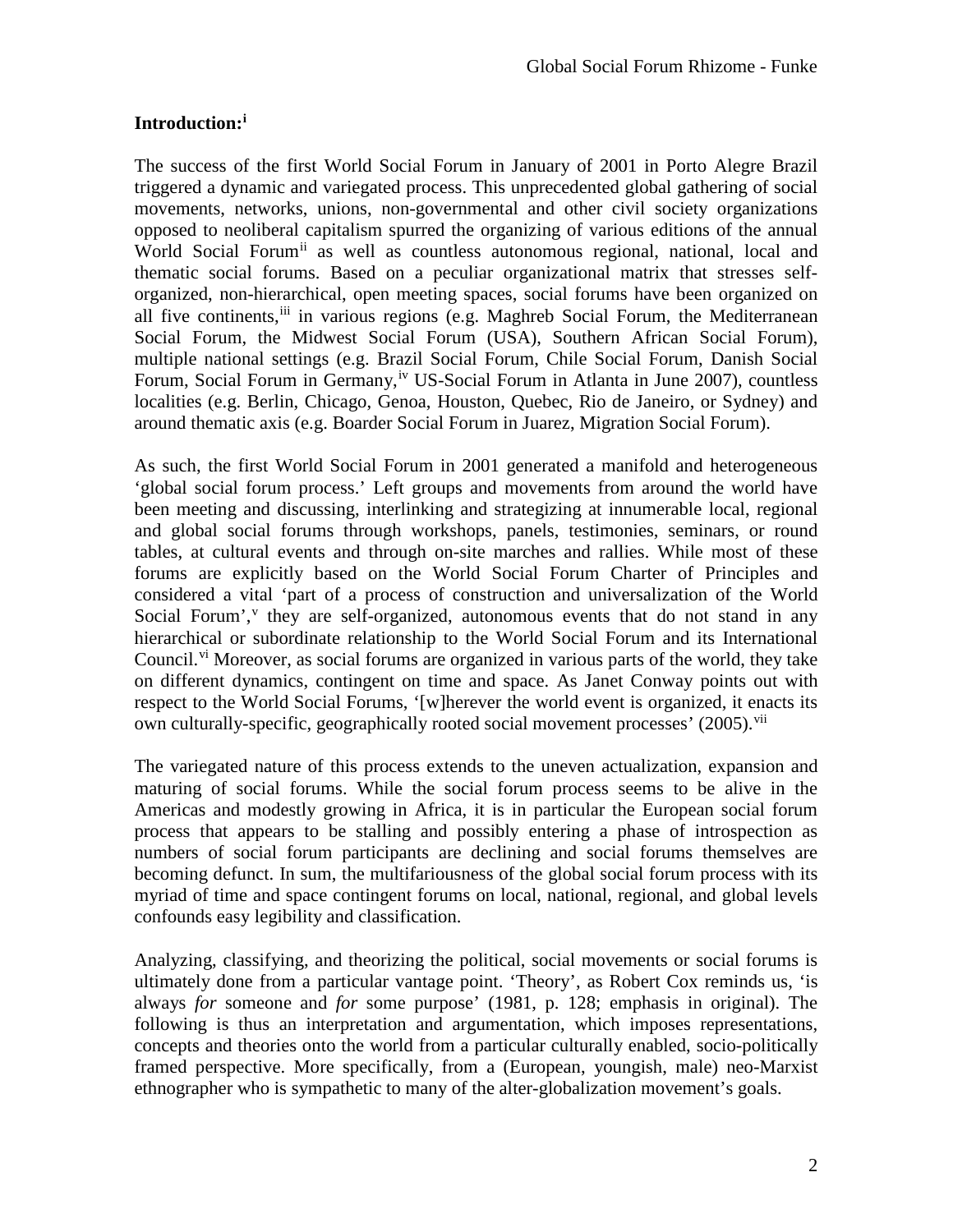While recognizing these challenges, in the following I develop a framework that is conceptually useful for mapping and understanding this kaleidoscopic global social forum process and its implications for the broader global left. Throughout this article I draw on the growing social forum literature, which includes informative, early compilations (Fisher & Ponniah, 2003), pioneering empirically focused accounts (e.g. Smith et. al., 2008), diverse and variegated descriptions (e.g. Leite, 2003), analysis (e.g. Whitaker, 2007) or conceptualizations (e.g. Pleyers, 2004; Sousa-Santos, 2006), including broad ranging, captivating and insightful edited volumes (Sen et al., 2008; Blau & Karides, 2008). This article and my broader project seeks to add to this body of work. Based on years of participant observations at various social forums (local to global), including virtual ethnography as well as interviews with activists and organizers I seek to advance a yet missing larger theorization and more comprehensive analytic framework on the social forum phenomenon writ large.

Drawing on Deleuze & Guattari, I suggest that the image of the 'rhizome' is insightful to analytically accentuate the nature and workings as well as the challenges and contemporary shortcomings of the social forum process and more generally the broader global movement(s). Thriving on multiplicity and thus lacking a dominant core, center or axis, the rhizome emphasizes the multi-connectivity and heterogeneity of this process. What I am calling the Global Social Forum Rhizome lacks a central actor, issue, strategy or ideology beyond opposition to neoliberalism. This common opposition, however, suggests a rudimentary system of interactions of this segmented and decentralized organizational formation. Like the 'mass of roots', which connect and thus generate a rhizome, the Global Social Forum Rhizome too provides the texture and infrastructure for groups and movements from various parts of the world and of different sizes, scales, issues or strategic outlooks to interact with any other. For instance, through social forums, global environmental networks, German labor unions, Amazonian fisherfolk and human rights groups from cities in North America are learning about each others' existence and struggles. Since the first World Social Forum, they have been connecting and coordinating their efforts related to an aluminum production process that runs from the Brazilian Amazon to Northern Europe.<sup>[viii](#page-5-7)</sup>

The rhizomatic nature of the global social forum process thus allows for the diversity of constitutive groups and movements of the alter-globalization movement<sup>[ix](#page-5-8)</sup> to come together and to do so without fear for their autonomy, without the need to agree on any kind of programmatic and binding positions or submit to an overriding or superior struggle, actor or strategy. The core characteristics of the Global Social Forum Rhizome are aimed at protecting the independence of each group and movement and thus their diversity taken as a whole, while at the same time providing for a possibility to articulate and enact linkages, commonalities and convergences.

The ensuing connections, however, are not without drawbacks, which the concept of the rhizome also helps to analytically unearth, represent and understand. While the rhizomatic texture arguably allows for unprecedented connections as well as tempering and managing of the inherent antinomies of the alter-globalization movement(s), its logic at the same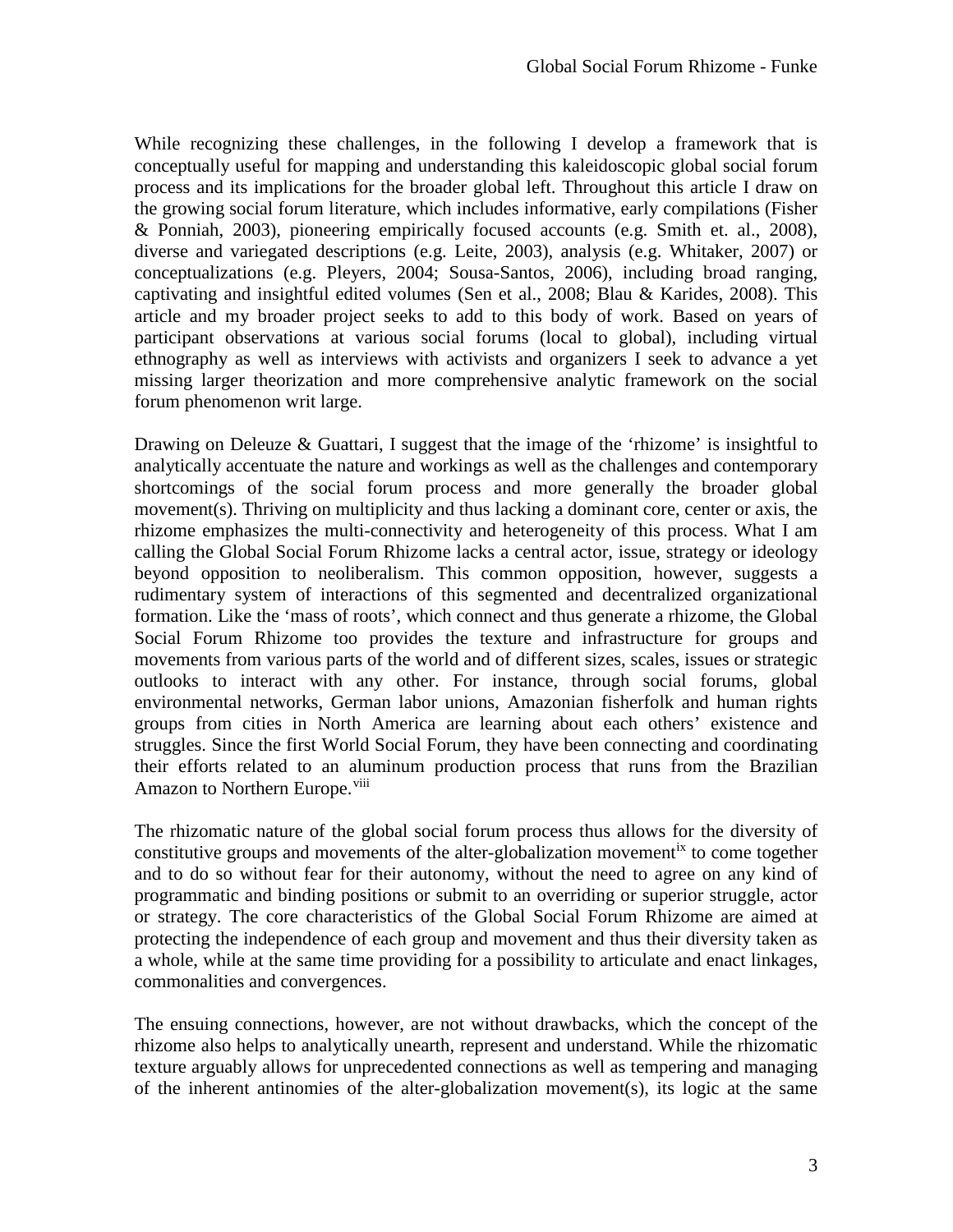time limits the degree of congealed and resilient movement building.<sup> $x$ </sup> The integral characteristics of the rhizome foster a rather thin articulation of commonalities and convergences, which results in a politics that is often unable to move beyond mere symbolic acts and resistances and towards a politics of organizing and concrete movement building.

The logic of the Global Social Forum Rhizome is thus a double-edged sword. As I argue elsewhere, it lends itself well to operate as 'resistance relay' for the alter-globalization movement(s), generating contacts, linkages and awareness of the various struggles without encroaching on the independence of groups and movements. This rhizomatic logic that allows and shields diversity is at the same time less able to function as 'organizational relay' for building a consolidated movement. The latter would arguable require transversal mechanisms and structures that would trigger processes of generating new synthesis across movements and group.<sup>[xi](#page-6-1)</sup>

While this article will revisit these challenges, I focus in the following on developing the conceptual framework of the Global Social Forum Rhizome. After introducing the neoliberal context and the protests moments and cycles (Reitan, 2007; Tarrow, 1998 & 2005) out of which the World Social Forum emerged, this article introduces the concept of the rhizome to structurally map and delineate the World Social Forum and the process it has sparked. I enumerate core characteristics of the Global Social Forum Rhizome and its implications for the broader global movement(s).

#### **Neoliberal Capitalism and the emergence of the World Social Forum**

The World Social Forum and the social forum process it has triggered across the world emerged from the recent mobilizations and protests against the implementation of global neoliberal restructuring policies that began to consolidate in the 1970s in the global south. Since then, economic growth strategies have globally prescribed market driven approaches based on privatization, deregulation and liberalization (Harvey, 2005/2007, pp. 3). The policies include the commodification of publicly or communally owned industries, services, and resources including water and land as well as the deregulation and liberalization of trade in goods and services. These neoliberalization dynamics have expanded and deepened the scope of the capitalist commodification and profit logic, which increasingly goes beyond the strictly economic realm and encroach on cultural, ecological, and formerly public and societal spheres such as education, retirement, or health care.

The transformations of the global political economy are in turn generating modified capital and class relations and thus restructure the composition of struggles and movements as well as their practices and strategies (Funke, 2012; Funke, Robe & Wolfson, forthcoming). These dynamics have been fragmenting and at the same time broadening the collectivity of progressive groups and movements resisting neoliberalizing capitalism. The center of resistance is no longer predominately comprised of exploitations on factory floors and at conveyer belts but includes increasing numbers of service sector workers or students as well as oppressions structured by gender, race, or sexual orientation. As such, class has to be reconceptualized to include other experiences and other social subjectivities, 'which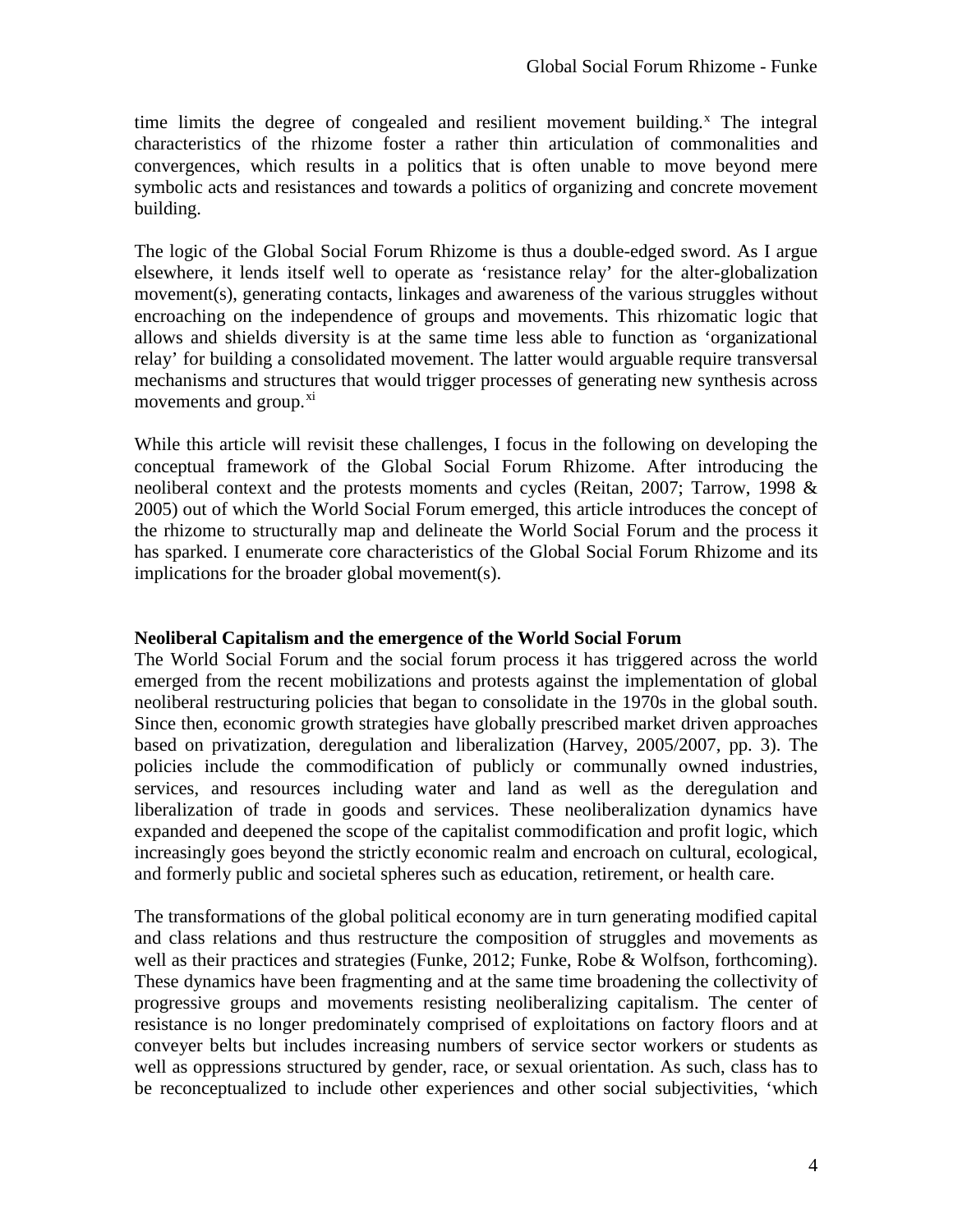<span id="page-5-1"></span>constitute the current expression of the conflict between labor and capital' (Lorenzano 1998, pp. 132-133, Funke). As I argue elsewhere in more detail, the increasing existence and recognition of these various forms of oppression is nevertheless objectively shaped by neoliberal capitalism and class relations (Funke, forthcoming). Patriarchy and racism, for example are to a certain degree restricted hierarchies whereas class relations are part of all capitalist formations and social groups, constituting a common structure of exploitation underneath the particular one of, for instance, patriarchy and racism (Dyer-Witherford, 1999). In fact as I will suggest below, avoiding the structuring power of capitalism and class relations help to account for the unstable and voluntaristic nature of the current movement cycle as illustrated most recently by the 'Occupy Wall Street' protests.

<span id="page-5-8"></span><span id="page-5-7"></span><span id="page-5-6"></span><span id="page-5-5"></span><span id="page-5-4"></span><span id="page-5-3"></span><span id="page-5-2"></span>In addition to these structural imperatives, the organizational history of the left itself generates the need for novel processes and linkages among this more extensive but also increasingly heterogeneous and splintered grouping. In particular the failures of the state socialist projects made groups and movements of the left 'wary of any group playing a vanguard role in defining the society that the overall global movement should pursue' (Fisher & Ponniah, 2003, p. 13) while recognizing the need to 'articulate a common vision' (ibid.). As I shall suggest in this article, rhizomatic organizational constellations are emerging that enable configurations which seek to safeguard the heterogeneity and the groups' autonomy while at the same time recognizing the need to bridge and congeal left groups and movements into new formations.

Accordingly new resistance, frequently with an innovative political character emerged, which influenced the formation of the alter-globalization movement in general and the World Social Forum in particular (Leite, 2003, pp. 41). Specifically, the Zapatista uprising in Chiapas, Mexico that went public and issued their first declaration on the day the North American Free Trade Agreement came into effect on January 1, 1994 and the anti-World Trade Organization protests in Seattle in 1999 that shut down the Ministerial Conference arguably provided two of the most direct influences for organizing the first World Social Forum in January of 2001.<sup>[xii](#page-6-2)</sup>

<span id="page-5-0"></span>While the Seattle protests were important in that they became a symbolic marker in the global north and thus consolidated the global resistance to neoliberal policies (Leite, 2003, pp. 55; Burbach, 2001, pp. 23) it was the Zapatista with their radically democratic and pluralist approach that prefigures much of what would become the social forum logic. The Zapatista outlook is epitomized in their slogan 'one no and many yeses,' capturing the unified 'no' to neoliberalism while acknowledging the diversity and plurality of alternatives, needs, aspirations, tactics or ways of living and doing (Midnight Notes, 1998).<sup>[xiii](#page-6-3)</sup> This perspective arguably undergirds social forums' own self-understanding of collectively rejecting neoliberalism while embracing a plurality of alternative worlds thus allowing for linkages and convergences while guaranteeing the groups' autonomy. Moreover, the various International *Encuentros* of the Zapatista with 'the People of the World', which have taken place since 1996 have foreshadowed core organizational dimensions of social forums such as their emphasis on radical democracy and selforganization as well as autonomy and diversity.  $x^i$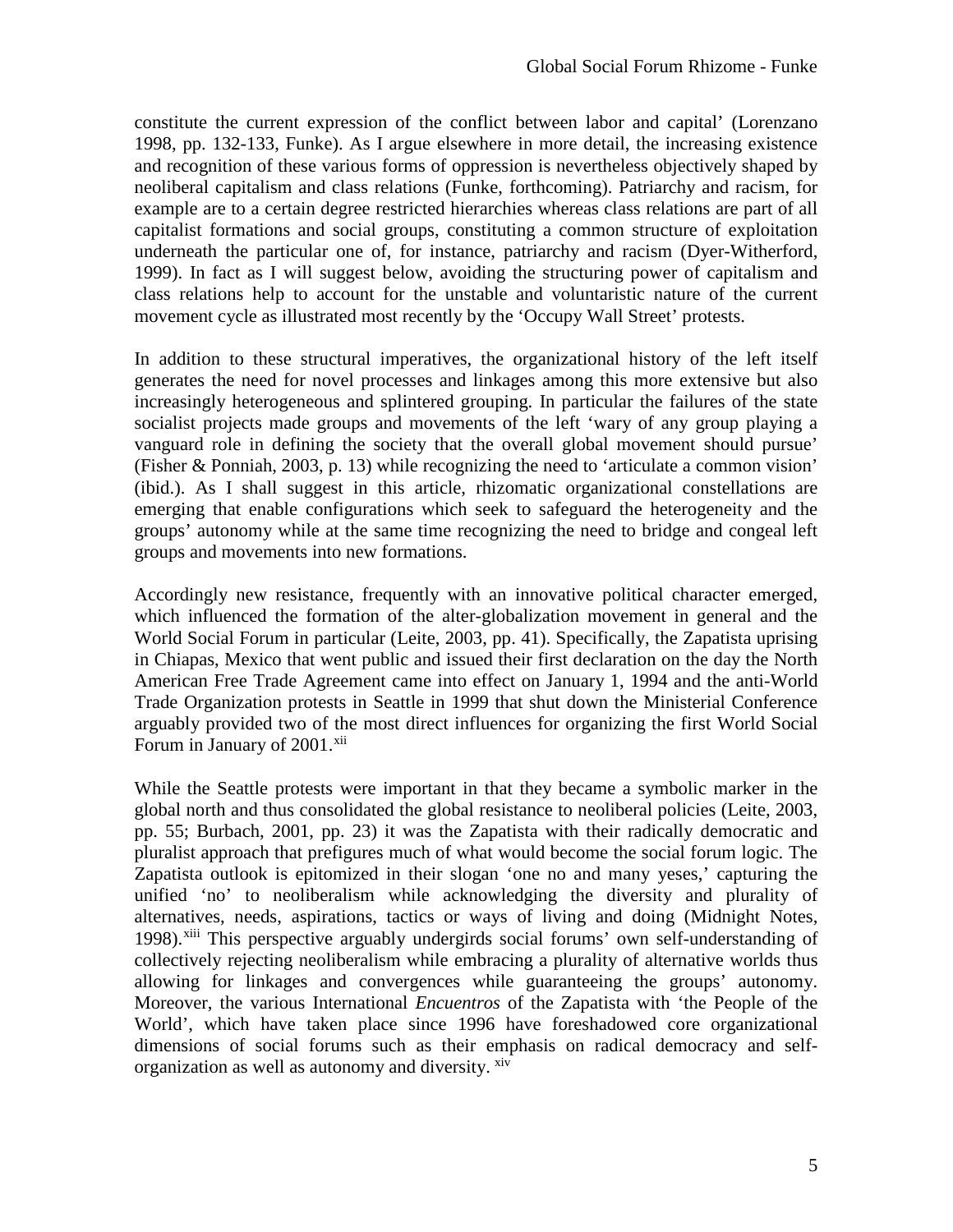As such, the World Social Forum was 'born Latin', as Isabelle Biagiotti put it (2004, p. 536). Born Latin not only because it was an invention of mainly Latin American and to a lesser degree Southern European activists but also because the World Social Forum recalibrates relations between groups and movements of the global north and south. Emancipatory efforts during the Cold War such as the various international solidarity movements including the Third World solidarity movements were arguably characterized by mostly one-way flows of ideas, resources and solidarity from the allegedly richer, stronger first world activists to the poor and more passive recipients in the third world.<sup>[xv](#page-7-0)</sup> With the Zapatistas and the World Social Forum phenomena this relationship has become more reciprocal and mutual. Organizational ideas, practices, and strategies, including the emphasis on participatory democracy as a vital part and engine of socio-economic change, the belief that radical change has to emerge from below, and the recognition that the multiple facets of exploitation have to be fought everywhere not only in Chiapas or the Niger Delta but also in Philadelphia and Berlin.<sup>[xvi](#page-7-1)</sup>

#### **The First World Social Forum**

<span id="page-6-0"></span>The World Social Forum in name, place and approach was conceived of as a counter-event to the World Economic Forum, which annually brings together the global elites in Davos, Switzerland. Seeking to improve upon the organizationally challenging anti-World Economic Forum protests in Davos from the mid-1990s (Cassen, 2003), emphasizing the social instead of the economic in its name, and meeting in Latin America where the failures of neoliberal policies might have become most obvious, the World Social Forum contrasts starkly with the European-based World Economic Forum. The latter meets under heavy security in the mundane ski resort Davos in the Swiss Alps and restricts participation to the few elites of politics, business and culture whereas the World Social Forum is open to almost anyone.

<span id="page-6-4"></span><span id="page-6-3"></span><span id="page-6-2"></span><span id="page-6-1"></span>With the crucial political and organizational support by the Brazilian Workers' Party run state of Rio Grande do Sul and the city of Porto Alegre, the first World Social Forum took place in January of 2001. Under the slogan 'Another World is Possible', roughly 4,000 delegates, 16,000 registered participants from 117 countries, 1,870 journalists (with 386 foreigners), as well as an unknown number of walk-in participants attended. They participated in 16 plenary sessions, about 400 workshops, and 20 testimonials, and a large number of autonomous activities, held simultaneously in the city, such as the World Parliamentary Forum, the Forum of Local Authorities for Social Inclusion, the Intercontinental Youth Camp (with circa 2400 participants), the Indigenous Peoples Camp (with about 700 participants) and many parallel meetings, marches, demonstrations, concerts, cultural activities, and parties. World Social Forums are chaotic and consuming, invigorating and optimistic. Michael Hardt has described it in terms of 'its overflowing enormity [where an] overabundance created an exhilaration in everyone at being lost in a sea of people from so many parts of the world who are working similarly against the present form of capitalist globalization' (2002, p. 112).

This first World Social Forum symbolized for many something new and important. As a Berlin-based activist put it '[t]he hope was that the social forum idea was a novel attempt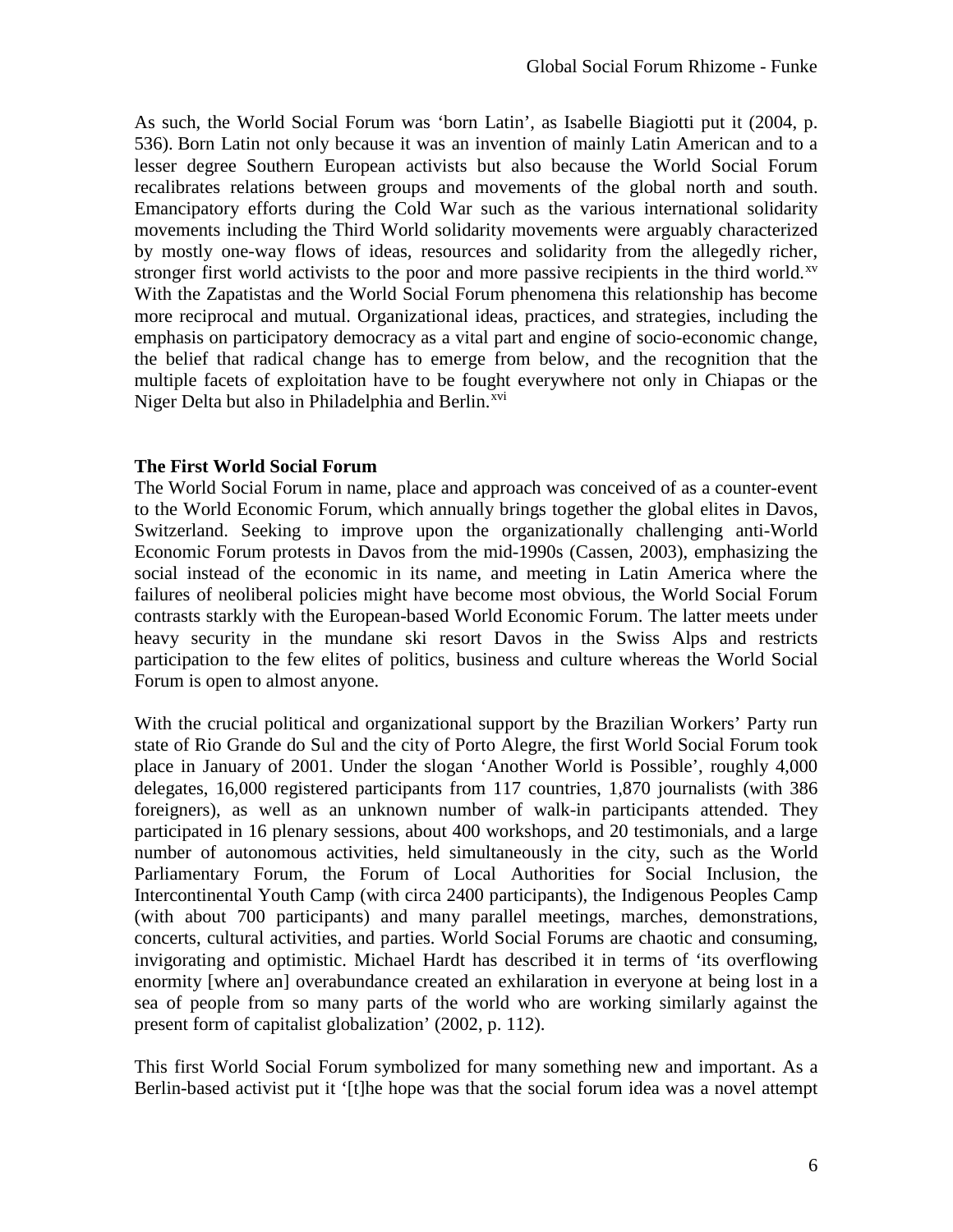to bring together diverse political and social groupings' (Bahn & Haberland, 2003, p. 31). Unanticipated, the first World Social Forum transformed into something much larger. Not only was the attendance by delegates from movements and organizations almost double of what was expected but it also started a global social forum process. While the annual World Social Forums have grown three to seven-fold, <sup>[xvii](#page-8-0)</sup> the social forum idea and matrix 'globalized'. In a seemingly paradoxically top-down or rather global to local fashion, countless autonomous regional, national, local and thematic social forums have sprung up, generating a 'global social forum process'. The social forum idea, this 'first step, but an entirely new step', according to Chico Whitaker, was increasingly, 'finding an echo the whole world over' and, so the Brazilian World Social Forum co-founder hoped, would 'secure the beginning of a new period in the struggle against human submission to the interest of capital' (2002).

Indeed, the World Social Forum echo was quickly taken up. Forums have been organized on all continents, in regional and national contexts as well in countless local setting. Berlin based activists, for instance, came back from the first European Social Forum in Florence in 2002 with the ambition to create something similar in Berlin and to thus transfer or adapt their European Social Forum experiences to the local Berlin setting. As one of the activists pointed out' [t]here was a general sentiment of take off: Florence was decisive for the creation of the Social Forum in Berlin. … In Florence, we realized that the globalization-critical Left only has a chance if we come together' (Bahn & Haberland, 2003, p. 31). Another activist of the Berlin Social Forum argued similarly that '[t]he experiences of the past social forums were central. We have to move out of our "smallsmall." If left politics should have impact, we have to stop working against one another. No social actor is able to do something against the neo-liberal onslaught by himself. Not the churches, not the unions, not ATTAC – no one alone' (ibid., p.31).

<span id="page-7-1"></span><span id="page-7-0"></span>For the local and regional forums that emerged, the 'global birthplace' of the social forum process is significant. It recognizes the importance of the global political economy for the national and local contexts. From the start in 2001, a central characteristic of social forums has been that '[o]rganizations whose horizons have in the past been limited to the nation, or the locality have found t[he](#page-8-1)mselves connecting with groups engaged in similar struggles across national borders'.<sup>xviii</sup> The Berlin Social Forum in the spring of 2007, for instance, aimed to embed its events in the broader European and global social forum processes. Structuring themes were related to the Group of Eight meeting in Heiligendamm, Germany in the summer of that year. One of the principle themes of the Berlin Social Forum were 'why and how does the G8 summit have anything to do with Berlin.' The idea was, as one organizer put it, to 'bridge the local and the global. G8 politics are fucked up […] and they massively impact Berlin politics.' In addition, the Berlin Social Forum set up a one and a half hour teleworkshop with the Social Forum in Ivry, [xix](#page-8-2) a suburb of Paris to link different localities and struggles with the European and global political economy. The earlier social forum process had been instrumental as several activists and participants from Berlin and Ivry had already met at workshops of local social forums at the European Social Forum in Athens in 2006 as well as at the World Social Forum in Nairobi in 2007 and are active participants in the 'Network of Local Social Forums'.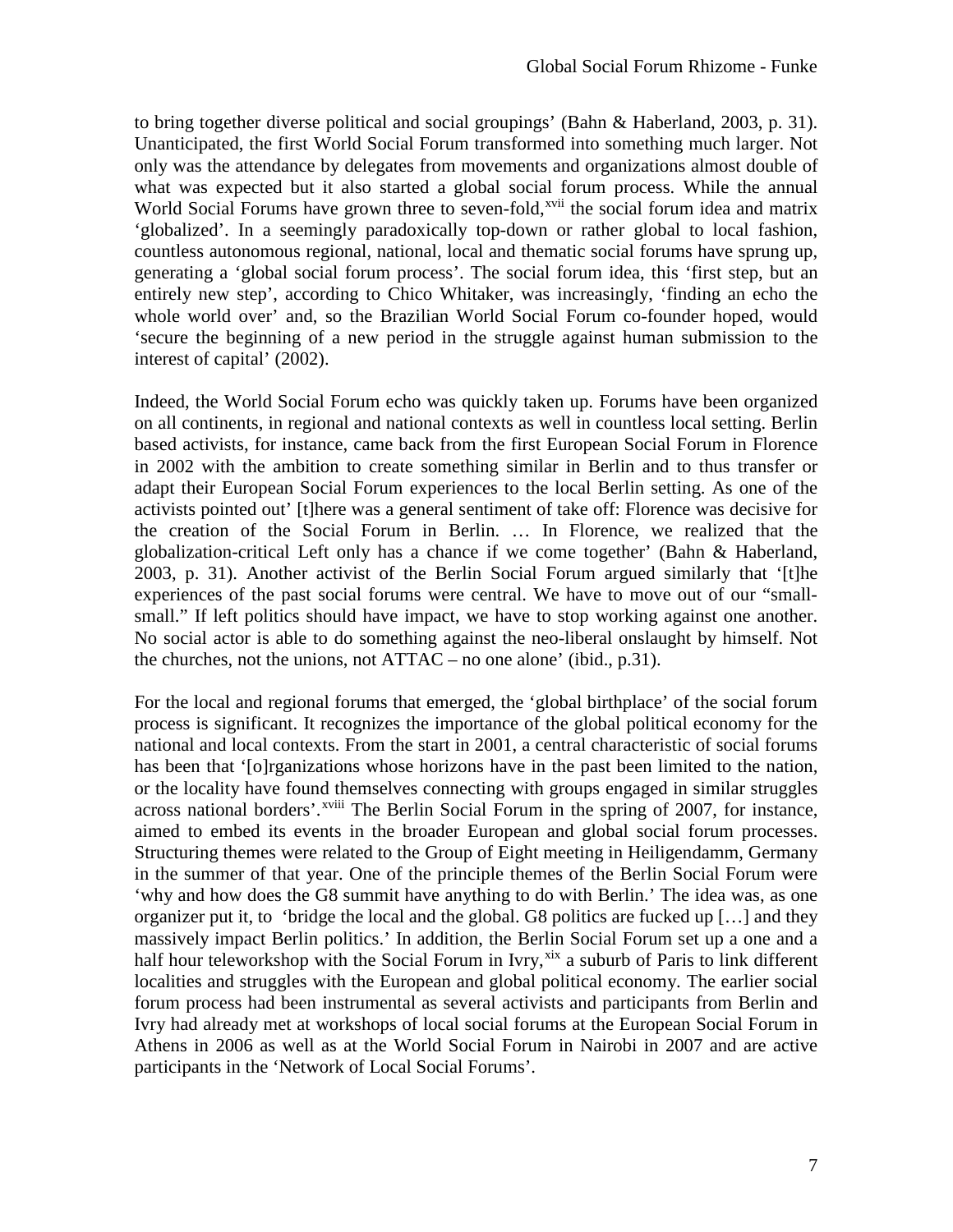Striving to go beyond the more reactive mobilizations and protests at meetings of international institutions and forums such as the International Monetary Fund, the World Trade Organization, the Group of Seven, Eight or Twenty or the World Economic Forum, the first World Social Forum in 2001 set a pattern of how movements, networks, organizations and groups around the world can come together. Hoping to withstand the ebb and flow of protest cycles,<sup>[xx](#page-9-0)</sup> many social forums that have been organized on local, national or regional levels echoed the organizational form of the World Social Forum event: self-organized, non-hierarchical, open meeting spaces for discussion, linkages and convergence of the diversity of left emancipatory groups and movements from around the world that are 'opposed to neo-liberalism and to domination of the world by capital and any form of imperialism' (Principle 1 of the World Social Forum Charter). During these often multi-day events various groups and movements come together in conferences, workshops, testimonies, seminars, press conferences, panel debates, and round tables. These events are often supplemented by a cultural program, demonstrations and protest marches.

The autonomous, open nature of social forums makes them contingent on time and space. As the social forum idea is taken up in different locations and contexts, it adapts and transforms. As Janet Conway writes with respect to the World Social Forum in general and the 2007 World Social Forum in Nairobi in particular 'I have sought to problematize treating the World Social Forum, as event or process, as a single thing, an undifferentiated whole. Instead, I have advocated recognizing the plurality of the spaces, places and differences that constitute the World Social Forum, both as event and as a global process' (2008, p. 69).

Social Forums are time and space dependent and the World Social Forums in Porto Alegre in 2002 or 2005, in Mumbai in 2004, or 2007 in Nairobi and 2011 in Dakar are not duplicates. The musicological term 'variation' might be helpful in capturing the commonalities and differences when social forums travel in time and space. Like variations or more specifically so-called 'Fantasia Variations' where musical material is altered and repeated in a different manner during repetition while the fundamental musical idea is unaltered, social forums are time and space dependent and vary greatly but seem to always encompass or 'repeat' core principles.<sup>[xxi](#page-9-1)</sup>

<span id="page-8-0"></span>The remainder of this article draws on the Deleuzian & Guattarian concept of the rhizome to develop a framework that aids us in analytically approaching the global social forum process. It helps addressing these 'core principles', social forums' fundamental ideas that get 'repeated' through time and space as well as challenges and shortcoming of this particular social movement logic.

# <span id="page-8-1"></span>**The Global Social Forum Rhizome: Developing a Framework**

<span id="page-8-2"></span>The account above has already suggested the messy, abounding nature of the global social forum process, interspersed by geographic, temporal, cultural, and socio-political differentiations and variations. The following begins to develop the rubric of the 'Global Social Forum Rhizome' to conceptually map and analyze the dynamic texture and praxis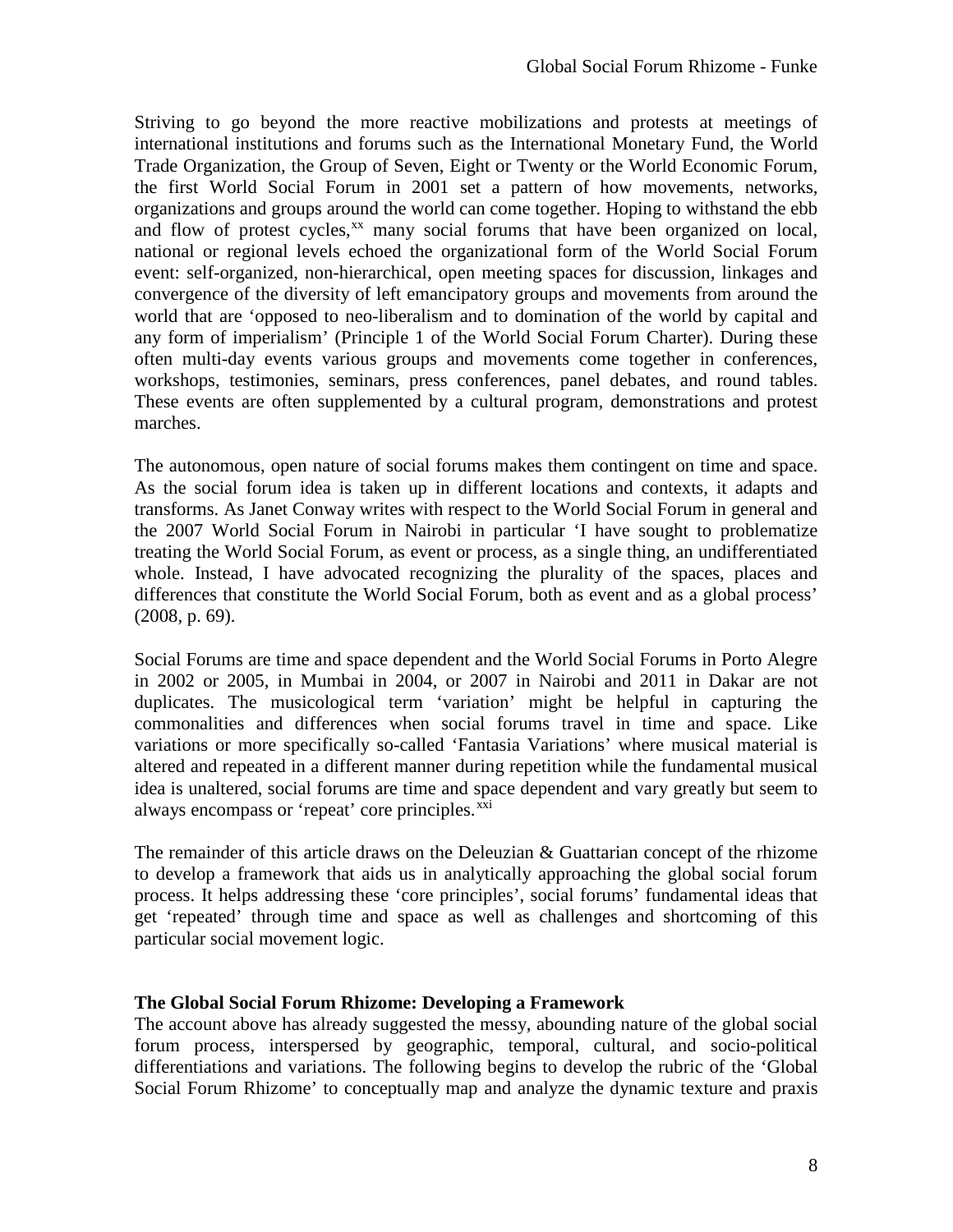of this uneven global social forum process as well as its challenges for sustained organizing and movement-building.

There are two principle ways in which the 'rhizome' is useful for understanding the global social forum process and the alter-globalization movement in general: as an epistemology and as a conceptual framework. Epistemological, the rhizome provides a particular way of approaching and studying social forums, while the rhizome as conceptual framework can help us to better understand the global social forum process and its implications.<sup>[xxii](#page-10-0)</sup> The following focuses on the rhizome as conceptual framework for the global social forum process.

I borrow the term rhizome' from Deleuze  $&$  Guattari who use it to describe singularities that interact to form a multiplicity. That is to say a unity that is multiple in itself. '[T]he rhizome connects any point to any other point', Deleuze & Guattari write, 'and its traits are not necessarily linked to traits of the same nature […] the rhizome pertains to a map that must be produced, constructed, a map that is always detachable, connectable, reversible, modifiable, and has multiple entranceways and exits' (1980, p. 21). Moreover and despite the botanical connotation, like plants of rhizomes, each detached piece can generate a new rhizomatic structure (ibid., p. 519).

Transposing the rhizomatic image helps to conceptualize the global social forum process. The latter is made up of and constructed by singularities (e.g. groups, networks but also individual social forums themselves) of various scales (e.g. smaller groups such as individual organizations or unions and global networks such as the peasant network *Via Campesina*) that interact on multiple levels (local to global) and through time. The concept of the rhizome thus 'suggests networks of heterogenous elements that grow in unplanned direction, following the real-life situations they encounter' (Escobar, 2004, p. 352).

Rhizomes need open and unstructured spaces. The Global Social Forum Process relies on a politics of open-space and inclusiveness. The only precondition for participation is to abide by the deliberatively vague principles set out in the Charter, which defines a social forum as an 'open meeting place for reflective thinking, democratic debate of ideas, formulation of proposals, free exchange of experiences and interlinking for effective action, by groups and movements of civil society that are opposed t[o](#page-10-1) neo-liberalism and to domination of the world by capital and any form of imperialism.'<sup>xxiii</sup>

More specifically, three closely related and reciprocal characteristics of the rhizome are particularly useful for understanding the social forums process: its multi-connectivity, heterogeneity, and multiplicity. I shall discuss each of those below.

#### *Multi-Connectivity*

<span id="page-9-1"></span><span id="page-9-0"></span>Rhizomes are characterized by their connectivity. 'Any point', Deleuze & Guattari write, 'of a rhizome can be connected to anything other, and must be. This is very different from the tree or root, which plots a point, fixes an order' (Deleuze & Guattari, 1980, p. 7). Unlike a tree structure, with only one path from one particular point to any other point,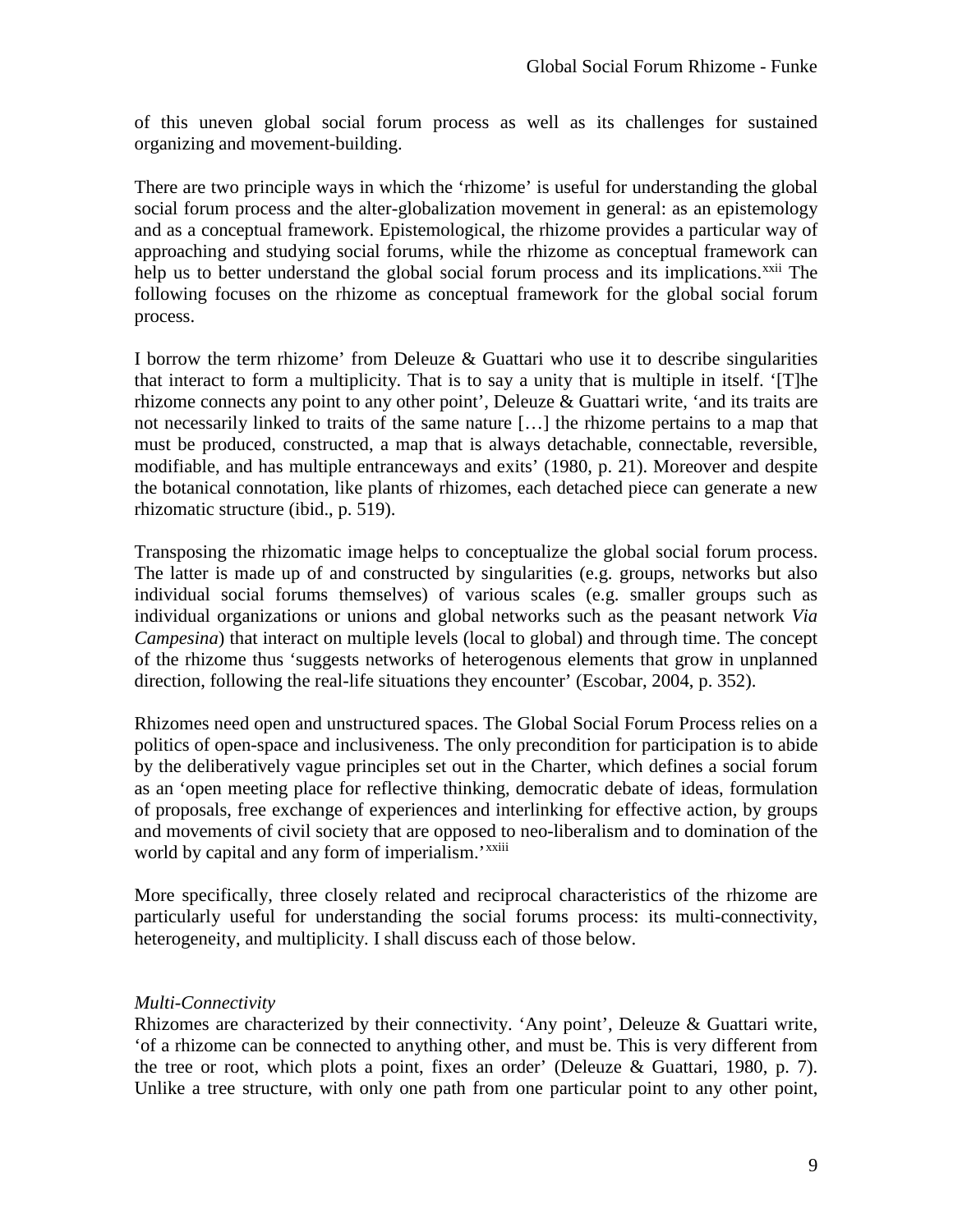<span id="page-10-1"></span>rhizomes represent non-hierarchical structures where any point can connect to any other point, generating links that can stretch - unevenly and asymmetrically - across spaces, and times, scales, issues or strategies. As such rhizomatic structures have 'multiple entranceways and exits' (Deleuze & Guattari, 1980, p. 21). Unlike a tree-structure with its 'root node' or starting point and end-points or 'leave nodes', rhizomatic structures can be entered and exited from any point. Analogously, the social forum process has multiple 'entranceways', is constructed and produced, reversible and modifiable. For example, unlike more focused meetings of trade unions, human rights networks, environmental conference or indigenous rights forums, the Global Social Forum Rhizome brings together these diverse actors. A more exclusive meeting of unions or human rights activists is less likely to generate these sorts of contacts. A social forum participant emphasized, that organizing a workshop at social forum, 'you never know who might show up […] people that you would otherwise never get at one table […] people that prior to the forum have not been aware of each other […] a unionist from Nigeria comes, and one from Thailand and another from Indonesia with which you would not have any contacts through the official channel […] this possibility to create networks we do not have otherwise.'

Moreover, social forums themselves are rhizomatically connected. They do not stand in subsidiary relations to one another and thus do not reflect a 'matryoshka doll'. A local forum, such as the Berlin Social Forum, is not nested in and subordinate to the German Social Forum, which itself does not fold into the European Social Forum and the latter does not defer to the World Social Forum. Rather the various levels are interlinking asymmetrically, generating and at the same time using the Global Social Forum Rhizome.

Consequently, participation in social forums does not necessarily overlap. That is to say, some groups and individuals might be active on the World Social Forum level but not on the continental, national or local level. The reasons are arguably manifold. For instance groups in the global north that work on development use the World Social Forum event to link up with their partners in the global south.<sup>[xxiv](#page-11-0)</sup> They often do not see any reason for attending, for instance, the European Social Forum or local social forums. 'If church-based aid networks meet with their partners from the developing world at the World Social Forum they have no clue what to do at the European Social Forum', Philip Hersel from Blue 21, a Berlin-based environmental and development organization, points out, 'on the European level this [aid work] is not really an issue. There are then other church groups, I don't know, immigration groups for example, who naturally are more interlinked and networked on the European level, Fortress Europe and so forth.'<sup>[xxv](#page-11-1)</sup> Similarly, local social forum participants often do not have the resources for or see the benefits in participating in continental or the World Social Forum. The multi-connectivity of the Global Social Forum Rhizome thus fosters linkages of diverse participants, groups or networks. This heterogeneity is a second characteristic of rhizomatic structures.

#### *Heterogeneity*

<span id="page-10-0"></span>The social forum fostered rhizomatic connections are not only between similar or cascading elements such as tree roots, who anchor the main stem structure which has apical dominance. Rhizomes enables 'things of differing status' (Deleuze & Guattari, 1980, p. 7) to connect. As such, social forums can bring together large actors such as labor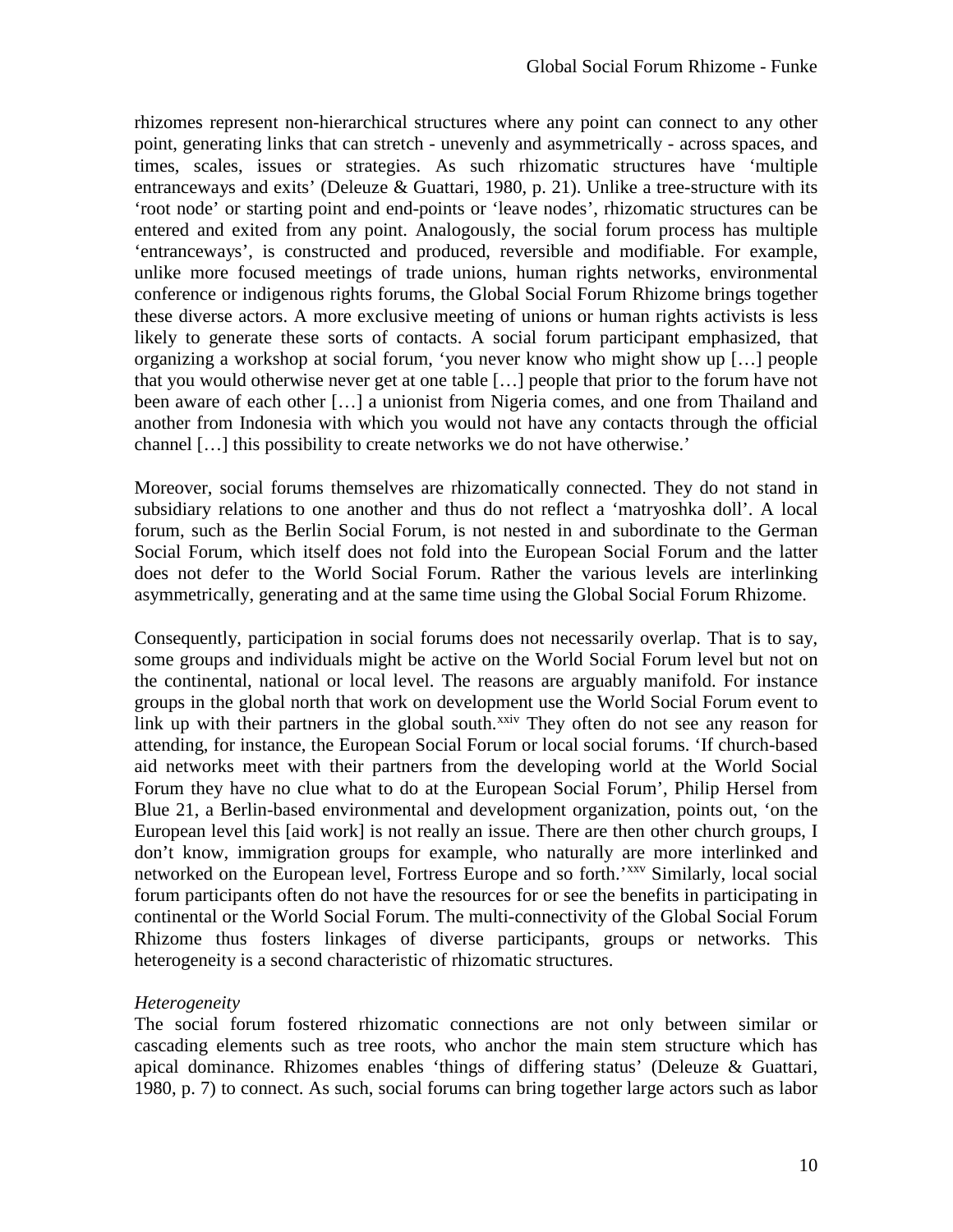unions with smaller communities of fishermen or indigenous groups or direct action networks with more traditional advocacy organizations and groups that focus on different issue such as the environment, gender inequality or fair trade.

<span id="page-11-1"></span><span id="page-11-0"></span>For instance, the Confederation of German Trade Unions (DGB), the umbrella organization of several trade unions representing roughly seven million members, for instance, interacts with members of environmental networks, local fishermen, peasants and indigenous groups at the social forums to work, as Manfred Brinkman, a coordinator for political education with the Confederation of German Trade unions (DGB), explains on issues related to Brazilian aluminum. The production lines starts from the mining factories of Albras (Alumínio Brasileiro S.A.), the second-largest aluminum producer in Brazil, and Alunorte (Alumina do Norte do Brasil, S.A.) in the Amazon and leads to the refineries in Belém where the aluminum oxides are obtained. It is then shipped to the Global North where it is processed for the end products. Multiple environmental as well as social problems emerge along this production line.<sup>[xxvi](#page-12-0)</sup>

The World Social Forum served as the contextual environment for these linkages, bringing together the individual–and otherwise isolated–groups effected by this production process; effected, however, not in the same issue area but rather coming to it from different angels. The inclusiveness and openness that defines social forums allows for the coming together of these divers actors–something that a more focused meeting, for instance a union meeting, a forum focused on indigenous rights, or an environmental convention would have been less likely to accomplish. Similarly, the rhizomatic texture provided the context for global-local linkages, which this example highlights.

The example of the aluminum production chain brings forth the third core characteristic of the Global Social Forum Rhizome. Rhizomatic structures are marked by their multiplicity.

# *Multiplicity*

The Global Social Forum Rhizome is defined by its multiplicity. Its entities, such as constitutive groups but also individual forums are irreducible and 'ceases to have any relation to the One […] image and world' (Deleuze & Guattari, 1980, p. 8). Concomitantly, social forums reject 'the one' and rather embrace the multiplicity that operates without a central actor or political protagonist - a multiplicity and diversity of indivisible actors, where indigenous, environmental, feminist or labor movements are all essential.

This multiplicity includes the bringing together of diverse movement traditions (including the labor movement, new social movements, indigenous and peasant movements) and operating levels (ranging from neighborhood groups, city and regional projects to global networks) from the Global North and South. The reciprocal relationship between the rhizomatic infrastructure and its diversity indicates a potentially new kind of political formation. As Janet Conway notes, '[i]t is this extraordinary paradox, that embracing diversity is producing unprecedented coordinated action on global and local scales, that is key to the generative power of the Social Forum and suggestive of a new democratic, decolonized and decolonizing politics on a world scale' (2005, p. 427).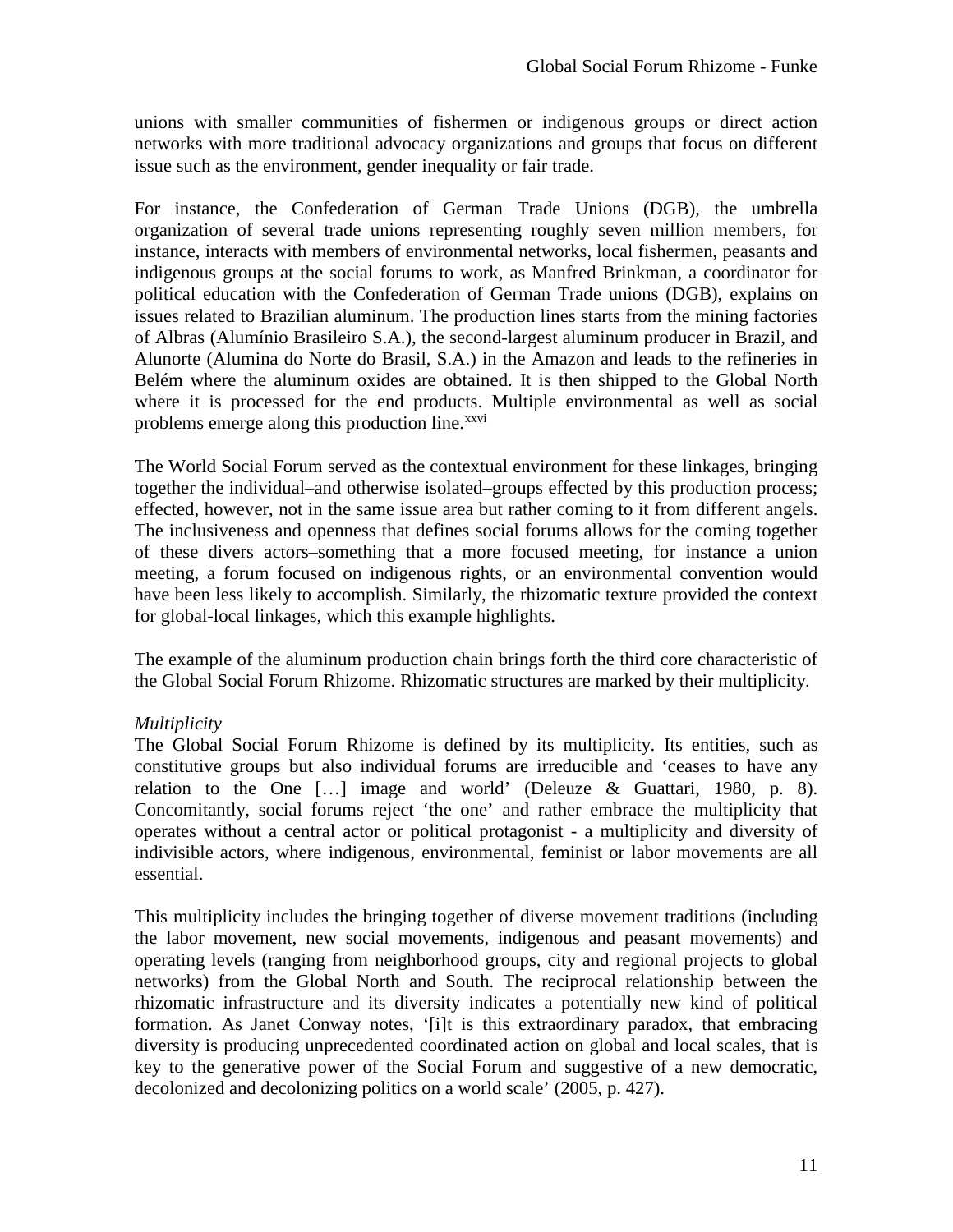<span id="page-12-1"></span><span id="page-12-0"></span>The rhizome's multiplicity applies similarly to the range of issues, strategies, and alternatives. As such, social forums seek to bring out, embrace and link a range of different substantive foci (e.g. groups that work on anti-racism, the environment, indigenous struggle, labor issues, media democracy, or gender equality), tactics and strategies (e.g. holding counter-summits; organizing demonstrations, non-violent direct action and (symbolic) property destruction) medium-term objectives (e.g. documenting and reporting; conducting specific welfare enhancing activities and programs; establishing autonomous zones, social and workers centers; building networks and movements) and long-term horizons (e.g. systemic reform or revolution). Social forum thus, stands in opposition to what the editor in chief of Le Monde Diplomatique and member of ATTAC, Ignacio Ramonet has called the 'pensée unique', the 'single thought' of mainstream thinking where there is supposedly no alternative to neoliberalism (1995).

<span id="page-12-4"></span><span id="page-12-3"></span><span id="page-12-2"></span>The multiplicity of rhizomatic structures also extends to the ability to attempt to alter temporalities. Achim Neumann who is a shop steward with Ver.di, focusing on work precariousness, recalls his experience from the 2006 European Social Forum in Athens. <sup>xxvii</sup> overt[i](#page-12-2)me and prevent any worker organizations.<sup>xxviii</sup> At the European Social Forum in In Athens he organized a panel and information stands on Lidl. Lidl is one of Europe's biggest discount supermarket chains based in Germany. Lidl has about 74,000 stores in 23 European countries and generated a profit of Euro 40 billion in 2005. Lidl's labor relations are widely criticized for putting great pressure on its workforce to, for instance work Athens, Neumann recounts, 'many came to us and have asked what is going on? In particular people from Turkey who I have never met before and would not have known of [...] and they found out about Lidl, who is not in Turkey yet. These were very interesting encounters with people who said we definitely want to keep on being informed about what is happening because we are sure that in the near future, Lidl will also come to Turkey and then we want to be ready for them. So, I think what is happening already is great; they act before they have to react once the joint is there and normally they open with 15, 20 or 25 branches at the same time'.<sup>[xxix](#page-12-3)</sup>

The Lidl-Campaigners and activists in Turkey, which had no prior connection to each other, used the European Social Forum to interlink. Through these contacts groups and movements in Turkey are able to learn from experiences in other places and times to proactively design a strategy to counter, in this case, Lidl's poor labor relations before Lidl has descended upon Turkey. This example indicates that rhizomatic structures enable the recognition and operation of these organizers, unionists and activists on the plane of time.<sup>[xxx](#page-12-4)</sup> The characteristics of rhizomatic structures that eschew hierarchy and linearity allows Turkish activists to 'overleap time', to engage politically with as of yet unrealized threats by connecting at and through social forums.

#### *Accomplishments & Limitations of the Rhizome*

On the basis of the rhizomatic infrastructure with its unique organizational matrix, social forums have arguably been successful in producing awareness, connections and mobilization around the globe. Put differently, the Global Social Forum Rhizome functions as 'resistance relay', by acting as catalyst and generating linkages, mobilizations and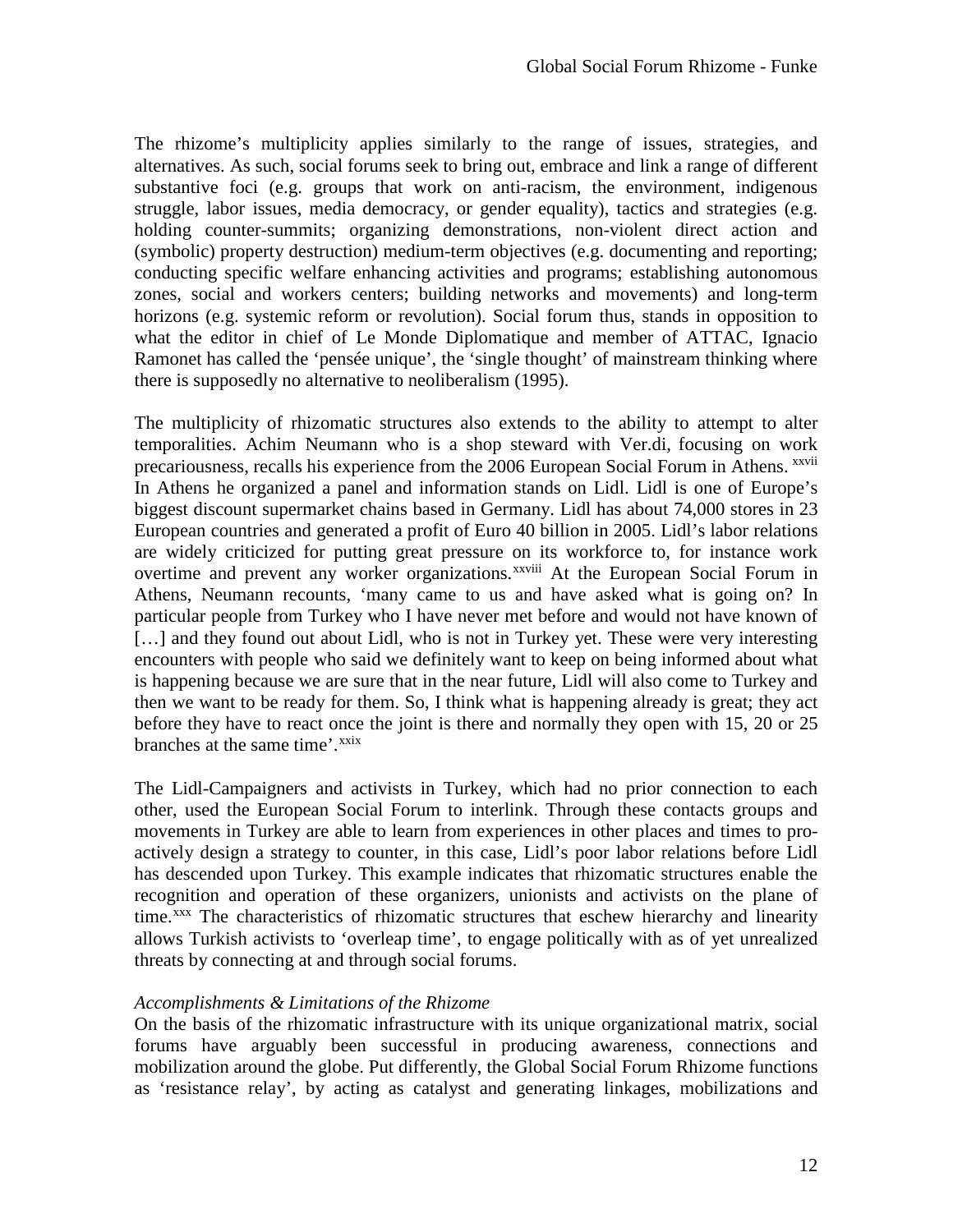convergences of the multi-centered global movement(s) (Funke, 2008). Moreover, social forums have been instrumental in holding the diversity of the global left together. As Ruth Reitan points out, a distinctive characteristic about the 'present moment is the degree to which the global left has *not* fractured into its historical constituent parts of liberalism, Marxism, and anarchism-autonomism' (2011, pp. 52).<sup>[xxxi](#page-13-0)</sup> While the overall weakness of the global left arguably plays a role, the Global Social Forum Rhizome has been a crucial element for this unprecedented degree of contact of the various wings of the global left.

<span id="page-13-0"></span>While its peculiar organizational structure has buttressed these centripetal dynamics, the rhizomatic matrix and logic of social forums is also riddled with tensions and challenges. The degree of its integrable dynamics are in part generated through a lack of coherent goals and strategies. While the organizational limitations of openness and horizontality, diversity and consensus decision making that defines the anti-globalization movement in general and the Global Social Forum Rhizome in particular, prevent a deeper fracturing of the global left, its rhizomatic structure at the same time tends to lead to transient networks that present challenges to movement building and long-term growth.

<span id="page-13-1"></span>The contemporary rhizomatic logic allows for the coming together and networking of the various constitutive parts of the global left as it safeguards the groups' and movements' diversity and autonomy. The results though cater towards a politics of resistance that eschews institution- and movement-building as well as sustained organizing (Epstein, 1991). The image of the rhizome is insightful here as well as it denotes something that it is always in the middle, grows in unplanned ways. Deleuze & Guattari write that '[a] rhizome doesn't begin and doesn't end, but is always in the middle, between things, interbeing, intermezzo' (1980, p. 519). It suggests an 'unplanned', un-strategized or at least understrategized direction. By its very nature, the rhizome lacks 'genetic axis or deep structures' or what Deleuze & Guattari enumerate as the rhizomes' principles of 'cartography and decalcomania' (1980, p. 12) that can bind the alter-globalization movement in more incessant formations. The iconic diversity of the alter-globalization movement in general and the principled safeguarding of the groups' and movements' autonomy as well as the resulting cacophony alludes to barriers for strategizing and sustained movement building. The contemporary weakening or possibly waning of the alter-globalization movement might be due to the challenges inherent in such a rhizomatic logic for building resilient, potent movements. The *rhizoma*, the rhizome's 'mass of roots' makes it demanding to work through diversity and difference and toward new synthesis. For organizing and movement building it needs more concerted efforts to produce sustainable commonality and agreements for which leadership development is crucial and a certain degree of hierarchy necessary. That is to say, in order to generate a process of 'becoming other together' it needs mechanisms for decision-making that approach differences not as absolutes but rather as something 'to work through and coming up with new synthesis' (Nunes, 2006, p. 305).

I suggested above and in more detail elsewhere that it is in particular, the sidestepping of the structuring power of capitalism, which contributes to the transient nature and current weakening of the Global Social Forum Rhizome and the alter-globalization movement.<sup>xxxii</sup> It is the revolving of structures of domination of, for instance, gender or race, around the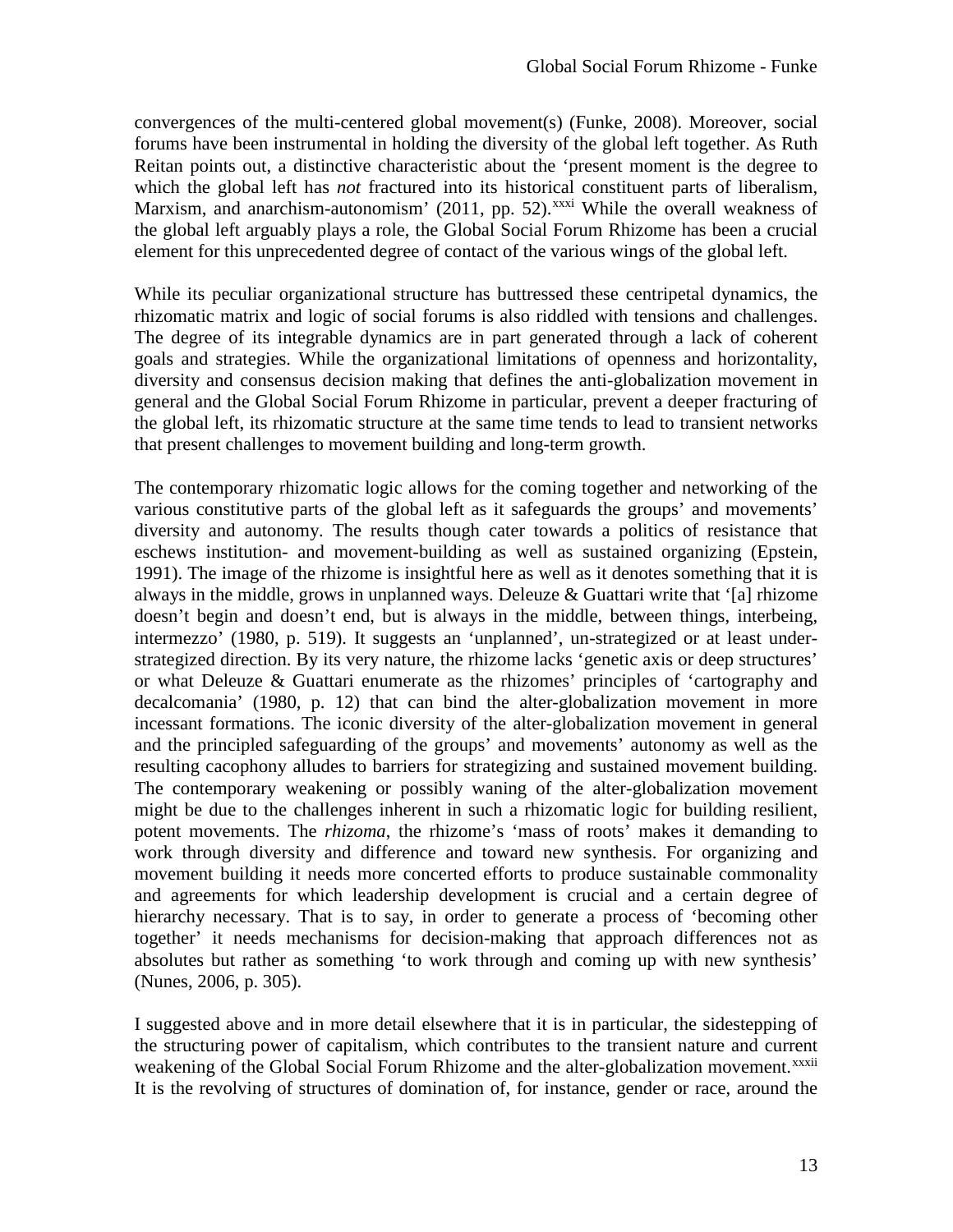principles of commodification and profit that gives capital and class relations its pivotal stance (Dyer-Witheford, 1999).

#### **Conclusion:**

The Zapatistas and the Seattle experiences helped trigger the social forum process as an attempt to create spaces where the diversity alter-globalization movement(s) could come together, seek linkages and commonality without fearing for their own autonomy. The first World Social Forum in 2001 has since triggered countless forums to be organized around the globe. The resulting dynamic and variegated global social forum process has been an important infrastructural matrix for the global left. At and through social forums the constitutive groups and movements of the alter-globalization can come together, seek linkages and convergences.

<span id="page-14-0"></span>To gain analytic purchase on this multifarious global social forum process, this article suggested the rhizome as a conceptual framework to analytically approach the global social forum process and the alter-globalization movement(s) more generally. The image of the rhizome and the subsequent Global Social Forum Rhizome is well suited to illuminate its multi-connectivity, heterogeneity and multiplicity and instructs us to investigate the Global Social Forum's constructiveness, reversibility and transformability. The rhizome moreover, provides a rubric for analyzing challenges and shortcomings. I suggested that the versatility, malleability or structurless-ness of the Global Social Forum Rhizome, which allows for bringing together the diversity of alter-globalization movements and groups, is also limiting more resilient and sustained movement building dynamics.

By way of conclusion, I want to suggest three avenues for future research.<sup>xxxiii</sup> The global (Funke, 2012). XXXIV While more research is needed, Rhizomatic Left is a helpful marker in social forum process and its rhizomatic nature might be an instantiation of an emerging new stage in left [m](#page-14-0)ovement based politics, which I suggest to call the 'Rhizomatic Left' that it does describe the emerging Left along its organizational form and its dynamic interaction principles. In ideal-typical terms, the term Rhizomatic Left captures and can thus be set apart from the Old Left and New Left. While the Old Left was hierarchically organized and made up of homogenous elements that 'grew in planned' directions on class basis, the New Left was made up of heterogeneous elements and issues and a prefigurative dynamic for a cultural revolution. The Rhizomatic Left is consciously seeking connections between Old and New Left on the basis of a rhizomatic logic that unfolds on the shared background of opposing neoliberalism while stressing the singularities in the multiplicity of the Left and allowing for time and space dependent transformability and adaptability. The notion of the Rhizomatic Left can mark the diversity of the left writ large since 'rhizome' denotes a heterogeneous multiplicity, allowing us to represent the various strands of the global left, ranging from more prefigurative movement based 'shoots' and 'roots' which arguably dominate at social forums to the statist left of, for instance, the progressive governments in Latin America.

As this article sought to show, however, the contemporary instantiation of a rhizomatic logic has its limitations. I want to suggest that it is in particular the absence of a unifying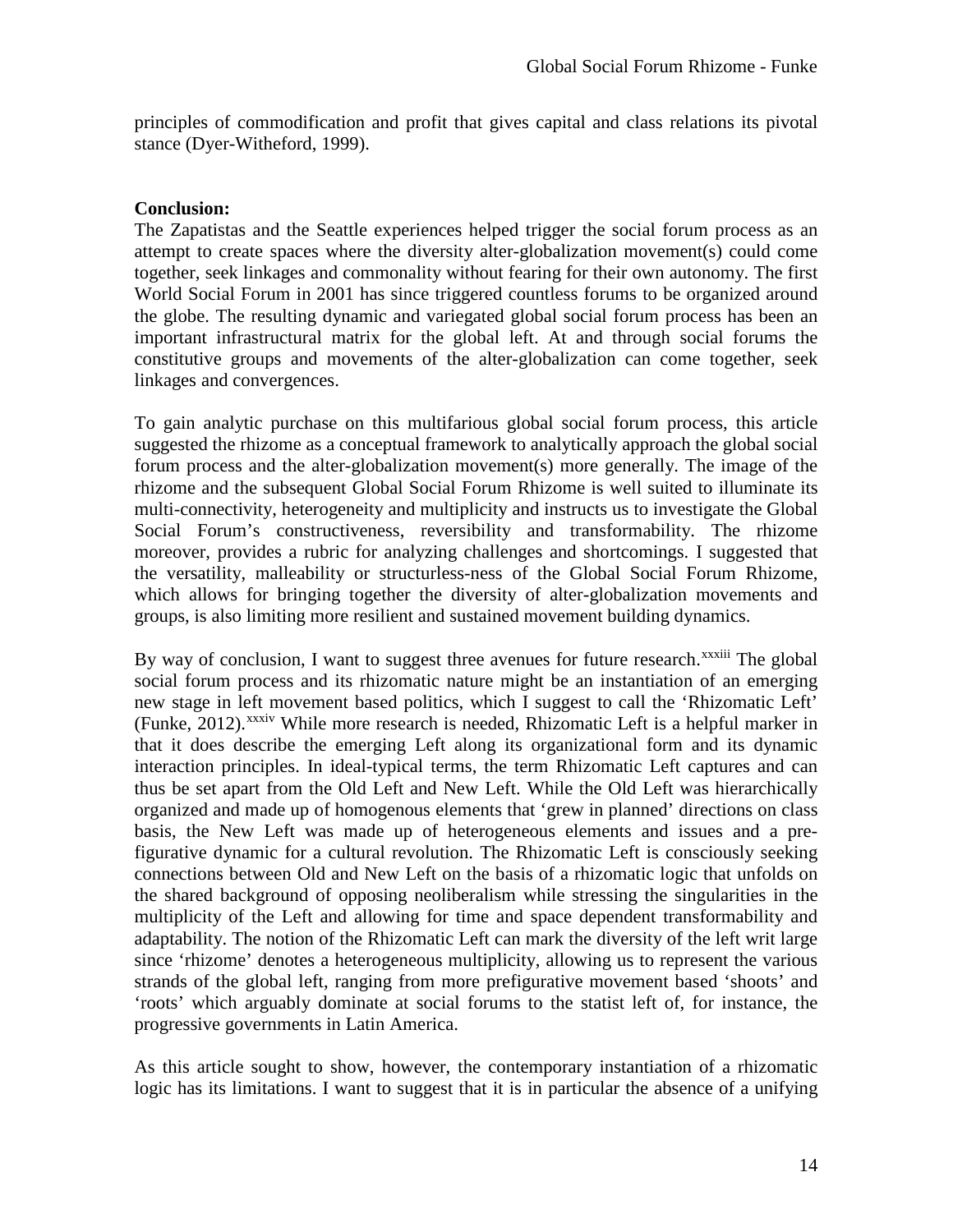dimension or transversal axis and an orthodox understanding of its organizational model, which might help us to understand the current weakness of the global social forum process and more generally the global left.

The earlier example of the aluminum production line is insightful. The diversity of groups and movements were able to come together and start coordinating sustained organizing on the basis of a common and generalizable struggle. Raymond Williams and later David Harvey suggested the concept of 'militant particularism', which might be helpful. The concept refers to the understanding that struggles and movements are beginning as particular struggles, in particular settings, places and communities. However, the key to the notion of militant particularism is that its inherent characteristics, be it knowledge, practices, skills, and imaginaries, can be generalized, and thus transcend its particularity to be employed across a 'spectrum of specific situations and singular struggles' (Harvey, 1996, p. 33). As Williams put it 'of course almost all labour struggles begin as particularist. People recognize some condition and problem they have in common and make the effort to work together to change or solve it … the unique and extraordinary character of working-class self organization has been that it has tried to connect particular struggles to a general struggle in one quite specific way. It has set out, as a movement, to make real what is at first sight the extraordinary claim that the defense and advancement of certain particular interests, properly brought together, are in fact the general interest' (1989, p. 249). This thus points to an important dynamic that might serve to guide formations for more resilient and powerful movement. As Williams writes, a militant particular struggle in a specific context also intrinsically carries a kernel, the claim that appropriately bringing together the particularisms of groups and interests are the common interest.

As the aluminum example indicates, the underlying commonality can be seen in the fact that all other structures of oppression (patriarchy, racism, etc.) stand in relation to capital and class relations. The various groups and movements that make up the broader alterglobalization movement as well as those that participate in social forums operate under the capitalist mode of production in that it establishes the respective material conditions of possibility. The existence of the various forms of oppression is shaped by the capitalist mode of production and is situated in the context of capitalist forces and relations that produce it (Gimenez, 2005, pp. 20). Immigrant, women or racial oppression are to a certain degree restricted to their respective particular ascriptive hierarchies. Class relations, on the other hand, are common to all capitalist social formations and social groups, running through for instance women or immigrants and thus providing a common structure of oppression beneath the particular one of, for instance, patriarchy and racism. This would then allow us to identify capital and class relations as a transversal axis, which provides a unifying experience for other structures of domination. As Dyer-Witherford argues, capitalism is distinguishable from other forms of domination such as racism or patriarchy in that only it has succeeded in 'knitting the planet together into an integrated coordinated system of interdependencies with the aid of new technologies [globally mapping] the availability of female labor, migration flows, human gene pools, and entire animal and plant species onto its coordinates of value [thus] subsuming every other form of oppression to its logic. Indeed, it is possible now to see much better than Marx in his day could how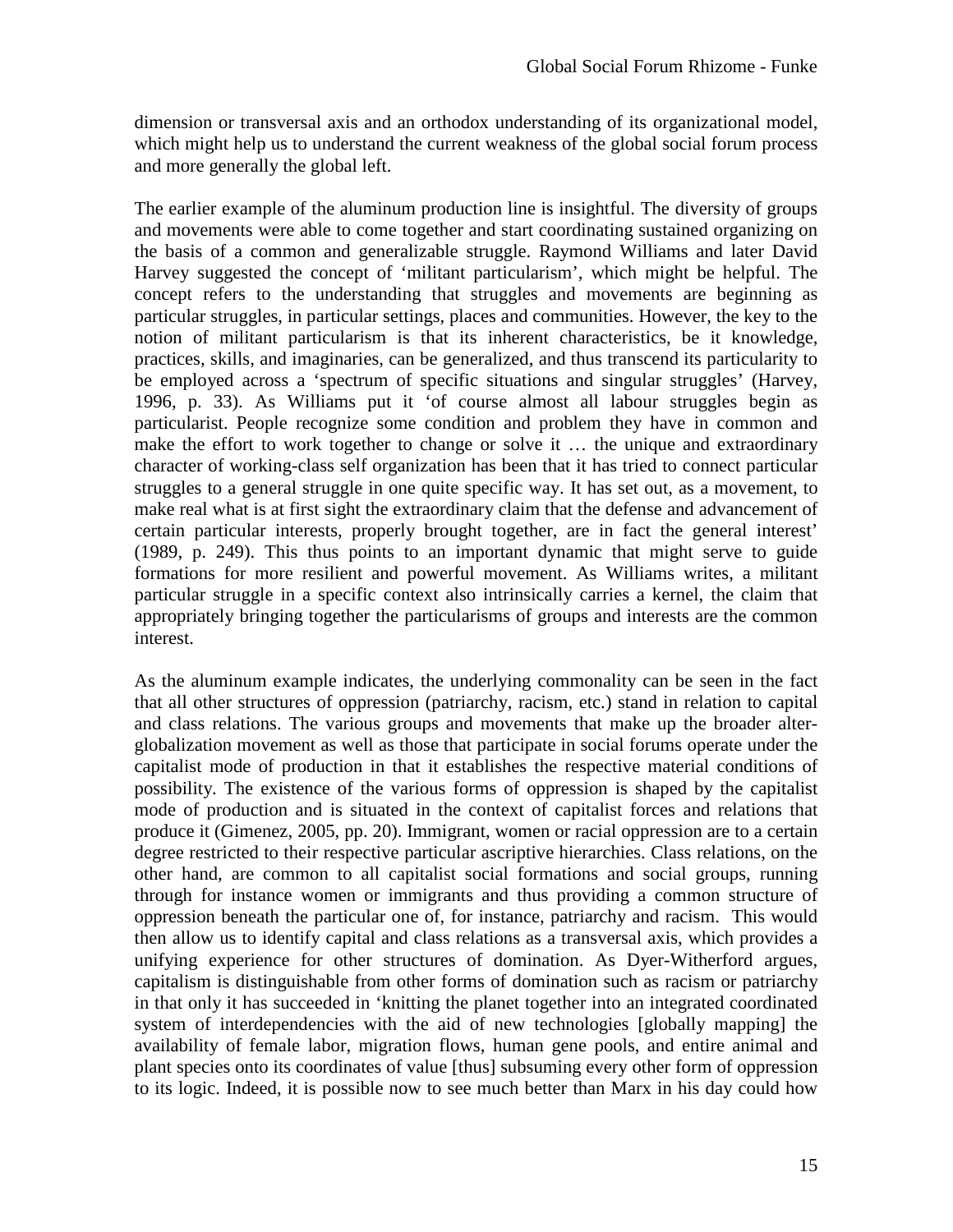the capitalist international division of labour often incorporates, and largely depends on discrimination by gender or ethnicity to establish hierarchies of control' (1999, p. 15).

A renewed emphasis on capital and class relations is not to argue that gender or race based oppression can be reduced to the former nor does it imply that structures of domination should not be resisted where they occur. However, it does suggest that oppositional and resistance movements that fight and struggle for women's rights or racial equality reach limits without engaging capitalism.

This brings me to my final suggestion regarding the contemporary organizational model for movement politics that comes out of social forums and the global movements in general. As I sought to indicate, the contemporary social forum process as well as the global alter-globalization movement(s) have been informed and inspired by the Zapatistas. Their 'one no' – to neoliberal capitalism  $-\text{and}$  many yeses' – meaning there are many approaches and alternatives to neoliberal capitalism – undergirds, for instance, the Global Social Forum Rhizome's own self-understanding.

However, a central dimension of Zapatismo was toned down. The Zapatista's fusing of the more hierarchical, movement-building approach of the Fuerzas de Liberacino National with the horizontal, grassroots and radical democratic experience of the indigenous communities, I suggest, generates a synthesis, which I describe elsewhere as 'heterarchy'. Heterarchy describes the 'the relation of elements to one another when they are unranked or when they possess the potential for being ranked in a number of different ways' (Ehrenreich, 1995, p. 3). The notion of heterarchy allows going beyond the dichotomy of hierarch and horizontality. Heterarchy suggests that elements, in this case of the alterglobalization movements, and issues can be ranked as well as unranked in a number of different ways, depending on the context.

This innovative organizational principle was substantially toned down in favor of horizontality in the case of the alter-globalization movement in general and the social forum process in particular. The crowding out of heterarchy and with it hierarchical possibilities, I suggest, takes away from the political impact of the Global Social Forum Rhizome, lending itself to a politics that favors 'form over function'. The politics then often does not go beyond networking or 'protest swarming' on the summits of the global powers. Consequently, the Global Social Forum Rhizome espouses, from my point of view, a somewhat romantic notion of change.

**Notes**

<sup>i</sup> I would like to thank Todd Wolfson for helpful suggestions on an earlier version of this article as well as the two anonymous reviewers for insightful and constructive comments and Ruth Reitan for her editorial guidance. Moreover, I would like to acknowledge the support of the University of South Florida's Research & Development Grant.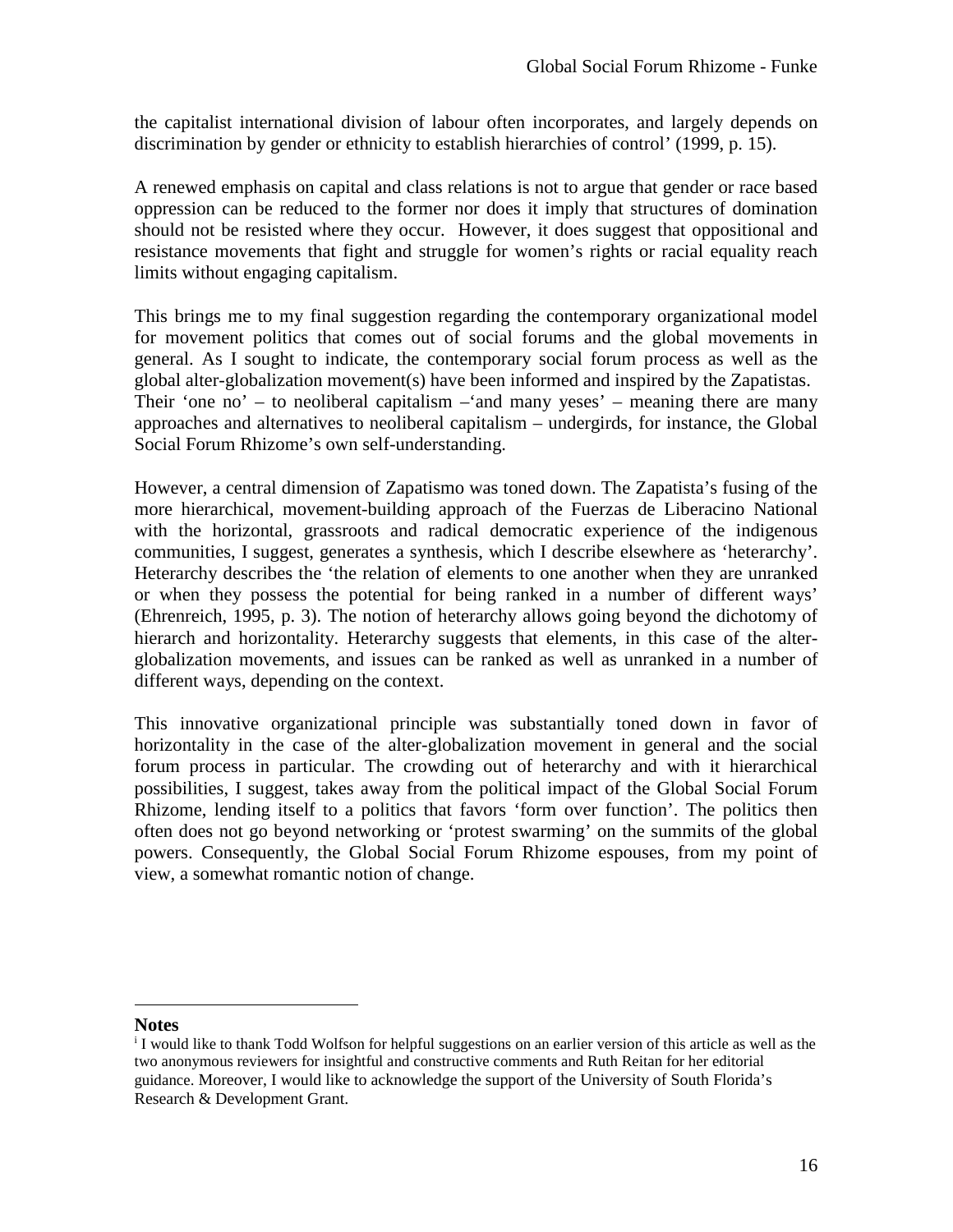ii The exact number of World Social Forum editions depends on how one counts. So far, eight centralized World Social Forums have been organized with four forums in Porto Alegre (Brazil) 2001-2003, 2005 and one forum in Mumbai (India) 2004, Nairobi (Kenya) 2007, Belém (Brazil) 2009 and Dakar (Senegal) 2011 in addition to one polycentric World Social Forum in 2006 at three different locations (Bamako (Mali), Caracas (Venezuela), Karatchi (Pakistan) and two decentralized World Social Forums at no particular place but rather with various forums or activities taking place around the globe in 2008 and 2010.

iii Starting with the first European Social Forum in Florence (2002), first Asian Social Forum in Hyderabad (2003), first Social Forum of the Americas in Quito (2004), and the first African Social Forum in Conakry (2004). The European Social Forums have drawn the largest number of participants: Florence 2002: 60,000; Paris 2003: 70,000; London 2004: 50,000; Athens 2006: 35,000.

iv The German organizers decided to call it 'Social Forum in Germany' instead of 'German Social Forum' to indicate the non-national character of the forum.

<sup>v</sup> [http://www.forumsocialmundial.org.br/dinamic/main.php?id\\_menu=11&cd\\_language=2](http://www.forumsocialmundial.org.br/dinamic/main.php?id_menu=11&cd_language=2)

 $\overline{v}$  The International Council (IC) is the permanent body of the World Social Forum in which over 150 movements and organizations are represented. The IC assumes political and operational responsibility of the World Social Forum.

vii See also: Janet Conway 2008.

viii See Funke 2010 and 2012 (forthcoming & under review).

<sup>ix</sup> I use the term alter-globalization to indicate that the vast majority of movements and groups I refer to are not against global integration but against the neoliberal form of globalization. Other labels that are used include, the global justice movement, alternative globalization movement, globalization from below,

 $x$  'Resilience' as a concept has been gaining attention in the social sciences in the last decade. While curiously absent from political science, it has been adapted from ecological studies, which focuses research on processes of change and multiple equilibria. One of the key insights from ecological studies is the emphasis on diversity (of or instance plants) for resilience when encountering and reacting to an external shock (such as for instance a forest fire). While this study is not elaborating the concept of resilience for social forums and social movements, it suggests a fruitful future research angel. On 'resilience' see for instance: Berkes and Folke, 2000, Vale and Campanella, 2005, Swanstrom, Chapple and Immergluck, 2009. xi See: Funke 2008, 2012 (forthcoming & under review).

<sup>xii</sup> For a historical account of the World Social Forum see Leite 2003.

xiii The editors claim that the one no many yeses seems to have originated in the Mexican anti-nuclear movement in the early 1980s.

xiv It is interesting to note that the Zapatistas are not welcomed at the World Social Forum. The reason for this is their rejection of signing onto the non-violence imperative of the Charter of Principles of the World Social Forum. Recently, however, the Zapatista have been advocating non-violent democratic politics as the basis for direct action, stressing that violence is not the only path to democracy. See on this also: Abramsky 2001; Midnight Notes Collective, 2001; Notes from Nowhere, 2003.

xv See for example Nash, 2003, Berger, 2004. There are certainly exceptions such as the radical wings of Third Worldism. See for example Elbaum 2002 cited in Olesen 2004.

xvi On the transition from Third World Solidarity to global solidarity including a more reciprocal relationship see Olesen 2004.

xvii The 2005 World Social Forum encompassed around 7,000 events and 155,000 participants. In 2006 the World Social Forum gathering in Bamako (Mali) is estimated to having been attended by 11,000 participants while 80,000 people participated in Caracas. The 2007 World Social Forum in Nairobi attracted less participants, 'official' numbers putting participants at 60,000. The 2011 World Social Forum took place with roughly 75,000 participants and 1,200 events. Estimates come form the Forum's webpage at http://www.forumsocialmundial.org.br and are considered quite conservative by other observers.

xviii [http://www.tni.org/detail\\_page.phtml?&text10=newpol-docs\\_eurotopia&menu=11f](http://www.tni.org/detail_page.phtml?&text10=newpol-docs_eurotopia&menu=11f)

xix http://www.fsivry.free.fr/index.htm

xx On protest cycles see: Tarrow, 1998.

xxi 'Fantasia Variations' reiterates and incorporate material even more freely than 'variations'.

<sup>xxii</sup> The rhizome as epistemological perspective will not be pursued in this article but is part of the author's work in progress.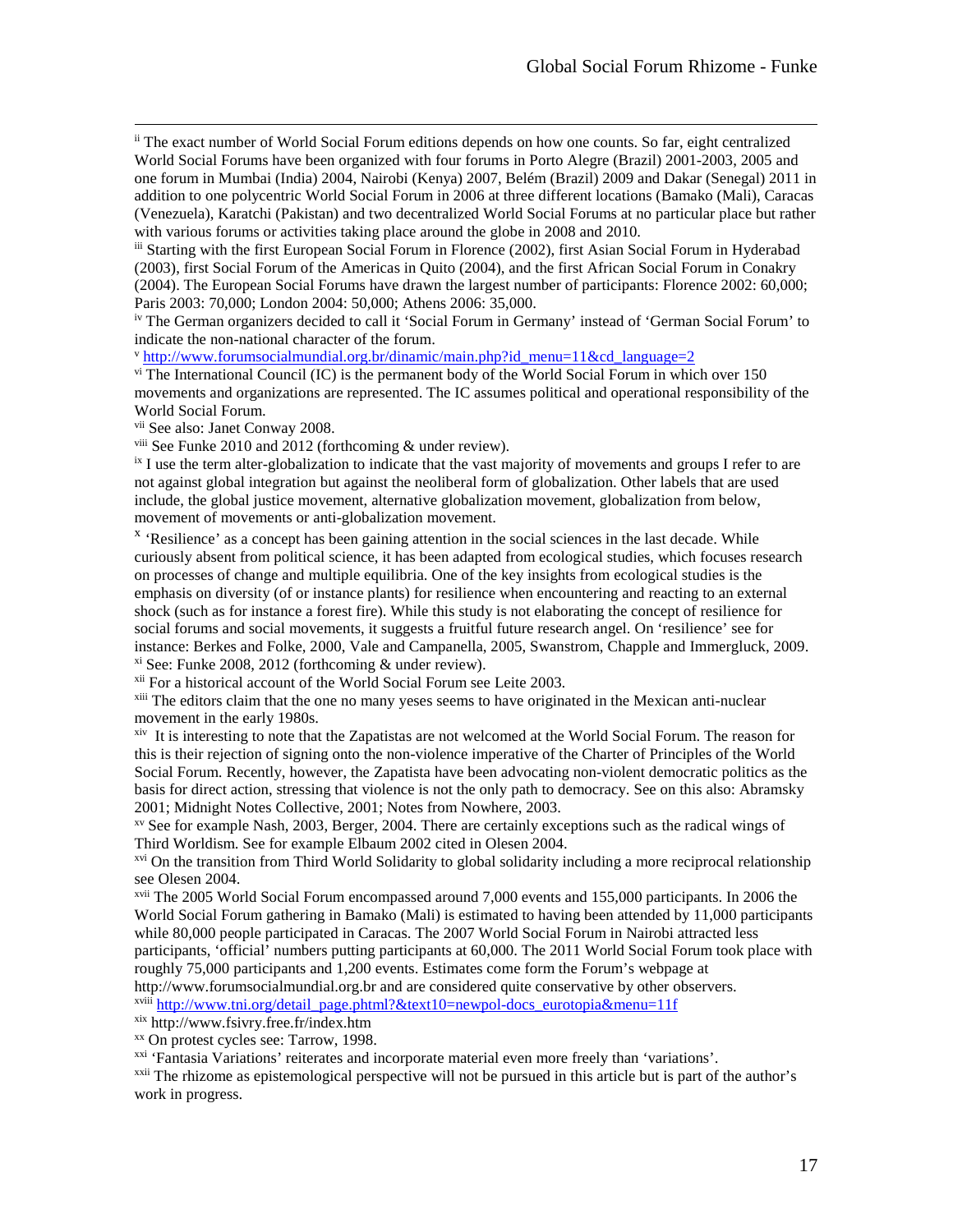xxiii Principle 1 of the World Social Forum Charter of Principles; online at:

http://www.forumsocialmundial.org.br/dinamic/main.php?id\_menu=4&cd\_language=2.

xxiv Interview with Manfred Brinkmann, Koordinator DGB Bildungswerk [coordinator political education department of the Confederation of German Trade Unions , Frankfurt (Germany) 12 September 2006.

xxvii Ver.di is the abbreviation for *Vereinte Dienstleistungsgewerkschaft*, (United Services Union). Ver.di is one of the largest individual trade unions in the world with roughly 2.4 million members. It organizes employees in over 1,000 different trades and professions. See:

http://international.verdi.de/ver.di fremdsprachig/was ist ver.di - eine einfuehrung auf englisch xxviii See for instance: Hamann 2006.

xxix Achim Neumann (Ver.di; ESF participant and workshop organizer), interview, Berlin 27 June 2006. xxx Comment by Anne Norton on an earlier draft of this part.

xxxi Italics in original. xxxii See: Funke 2010, 2012 (forthcoming & under review).

xxxiii See: Funke 2010.

xxxiv Todd Wolfson aptly labels them 'Cyber Left', capturing 'the shape of [this] globalized, digitized, radically democratic, network formation' and the way contemporary movements and groups use-often electronic-communication to forge connections (Wolfson, p. 3). Similarly, Richard J. F. Day, argues that contemporary movements are different. Day's 'newest social movements', are distinct from the Old Left and New Left in that there 'is no single enemy against which the newest social movements are fighting. Rather, there is a disparate set of struggles, each of which needs to be addressed in its particularity [but] I will refer to *the neoliberal project* as providing a shared background or context within which they occur' (Day, p. 6, italics in original).

#### **References**

Abramsky, K. (ed) (2001) *Restructuring and Resistance: Diverse Voices of Struggle in Western Europe* (London: ResResRev).

- Bahn, E. & Haberland, M. (2003) Projektbericht: Initiative für ein Berliner Sozial Forum, *Projektkurs Soziale Bewegungen und außerinstitutionelle Initiativen in Berlin* (Freie Universität Berlin, Otto Suhr Institut).
- Berger, M. T. (2004) After the Third World? History, destiny and the fate of Third Worldism, *Third World Quarterly*, 25(1), pp. 9-30.

Berkes, F. & Folke, C. (2000) Linking Social and Ecological Systems of Resilience and Sustainability" in: F. Berkes & C. Folkes (eds) *Linking Social and Ecological Systems: Management Practices and Social Mechanisms for Building Resilience* (New York: Cambridge University Press), pp. 1-25.

- Biagiotti, I. (2004) The World Social Forums. A paradoxical application of participatory Doctrine, *International Social Science Journal*, 56(182), pp. 529-540.
- Blau, J. & Karides, M. (eds.) *The World and US Social Forums: A Better World is Possible and Necessary* (New York: Lexington Books).

Burbach, R. (2001) *Globalization and Postmodern Politics: From Zapatistas to High Tech Robber Barons* (London: Pluto Press).

Cassen, B. (2003) On the Attack, *New Left Review* 19, January/February, pp. 41-60.

Conway, J. (2005) The empire, the movement, and the politics of scale: Considering the World Social Forum, Paper prepared for 'Towards a Political Economy of Scale: Studies in the Political Economy Conference', York University, February 3-5,

xxv Interview with Philip Hersel (Blue 21), Berlin 25 August 2006.

xxvi For a more detailed discussion of this case see: Funke (under review).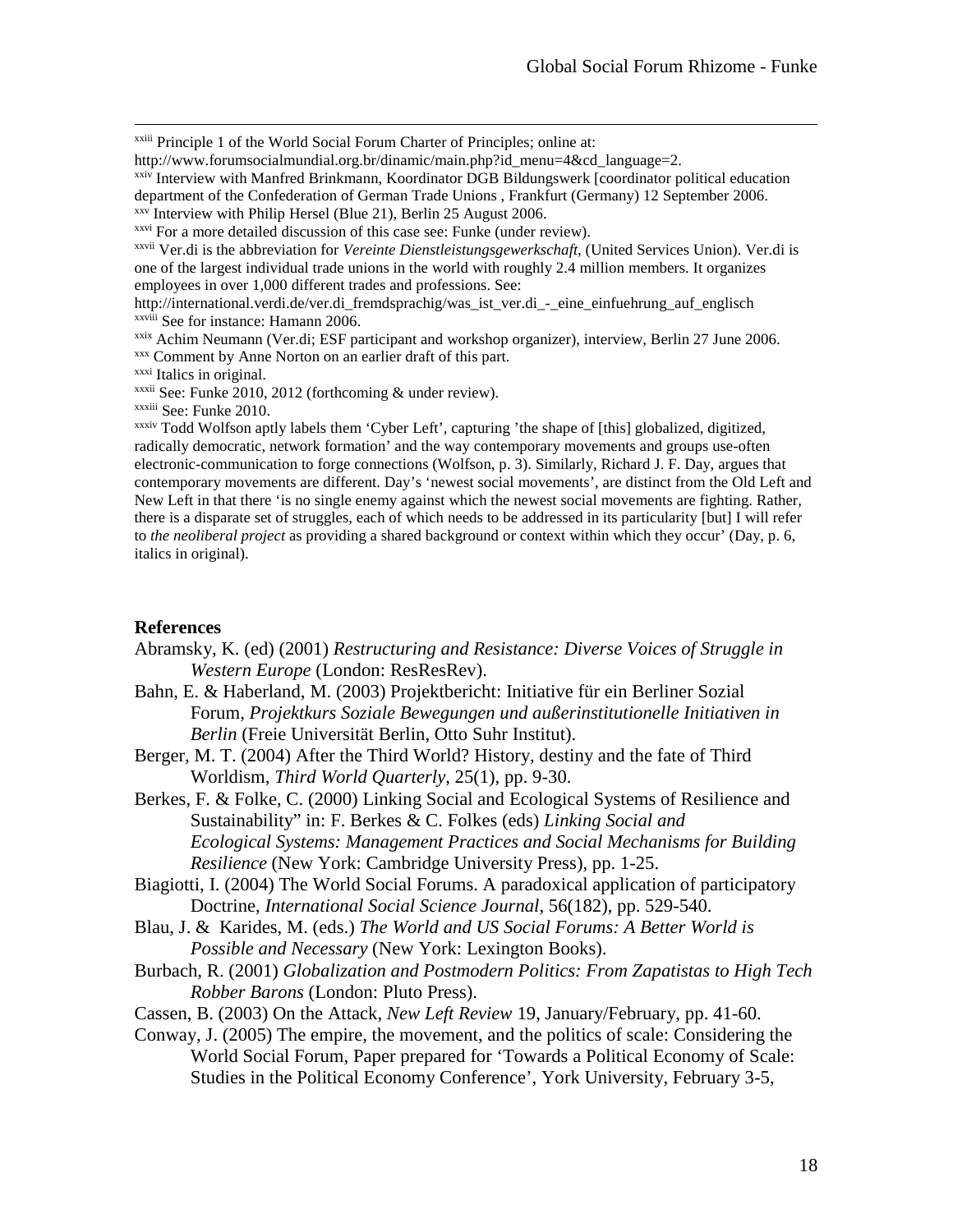online at: [http://www.openspaceforum.net/twiki/tiki](http://www.openspaceforum.net/twiki/tiki-read_article.php?articleId=159)read article.php?articleId=159;

- Conway, J. (2005) Social Forums, Social Movements and Social Change: A Response to Peter Marcuse on the Subject of the World Social Forum, *International Journal of Urban and Regional Research*, 29(2), pp. 425-428.
- Conway, J. (2008) Reading Nairobi: Place, Space, and Difference at the 2007 World Social Forum, *Societies Without Borders* 3, pp. 48-71.
- Cox, R. (1981) Social Forces, States and World Orders: Beyond International Relations Theory, *Millennium: Journal of International Studies*, 10(2), pp. 126-155.
- Day, R. J. F. (2005) *Gramsci Is Dead: Anarchist Currents in the Newest Social Movements* (London: Pluto Press).
- Deleuze, G. & Guattari, F. (1980) *A Thousand Plateaus: Capitalism and Schizophrenia* (Paris: Minuit).
- Dyer-Witheford, N. (1999) *Cyber-Marx: Cycles and Circuits of Struggle in High-Technology Capitalism* (Chicago: University of Illinois).
- Ehrenreich, R., Crumley, M., Carole L. & Levy, J.E. (eds) (1995) *Heterarchy and the Analysis of Complex Societies* (Chapel Hill: University of North Carolina Press).
- Elbaum, M. (2002) *Revolution in the Air: Sixties Radicals turn to Lenin, Mao and Che* (London: Verso).
- Epstein, B. (1991). *Political Protest and Cultural Revolution: Nonviolent Direct Action in the 1970s and 1980s* (Berkeley and Los Angeles: University of California Press).
- Escobar, A. (2004) Other Worlds Are (Already) Possible: Self-Organisation, Complexity, and Post-Capitalist Cultures, in J. Sen, A. Anand, A. Escobar & P. Waterman (eds) *The World Social Forum: Challenging Empires* (New Dehli: Viveka), pp. 122-129.
- Fisher, W.F. & Ponniah, T. (eds.) (2003) *Another World is Possible: Popular Alternatives to Globalization at the World Social Forum* (London: Zed Books).
- Funke, P.N. (2008) The World Social Forum: Social Forums as Resistance Relays, *New Political Science: A Journal of Politics and Culture*, 30(4), pp. 449-474.
- Funke, P. N. (2012) The Rhizomatic Left and Neoliberal Capitalism: Theoretical Interventions on Contemporary Social Movements in the Global North, *International Critical Thought*. 2(1), (forthcoming).
- Funke, P.N. (under review) The World Social Forum As Resistance Relay: Building a Global Movement?
- Funke, P.N., Robé, C. & Wolfson, T. (forthcoming). Suturing Working Class Subjectivities: Media Mobilizing Project and the role of Media in Building a Classbased Social Movement, *tripeC Cognition, Communication, Co-operation.*
- Gimenez, M. E. (2005) Capitalism and the Oppression of Women: Marx Revisited, *Science and Society*. 69, pp. 11-32.
- Hamann, A. & Giese, G. (2006) The Black Book on Lidl in Europe: Schwarz Retail Company: Selling cheap at the employees' expense. Berlin: Vereinte Dienstleistungsgewerksachft ver.di, UNI Commerce). Retrieved from: [http://www.unionnetwork.org/UNISITE/Sectors/Commerce/Multinationals/Lidl\\_Bl](http://www.unionnetwork.org/UNISITE/Sectors/Commerce/Multinationals/Lidl_Black_Book_in_English.htm) [ack\\_Book\\_in\\_English.htm](http://www.unionnetwork.org/UNISITE/Sectors/Commerce/Multinationals/Lidl_Black_Book_in_English.htm)
- Hardt, M. (2002) Today's Bandung? A Movement of Movements? *New Left Review*, 14, March-April, pp. 112-118.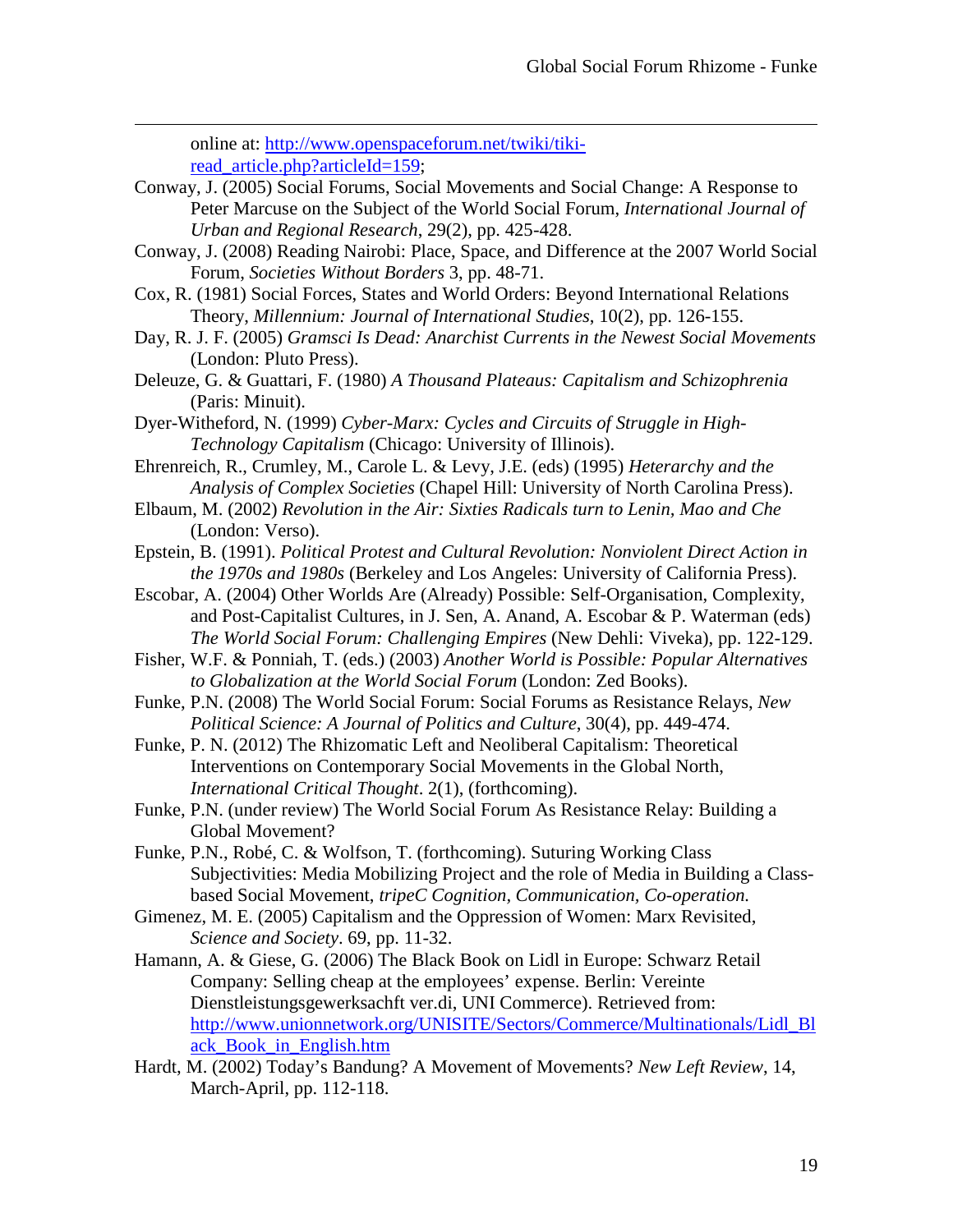Harvey, D. (1996) *Justice, Nature and the Geography of Difference* (New York: Blackwell).

- Harvey, D. (2005/2007) *A Brief History of Neoliberalism* (New York: Oxford University Press, USA).
- Leite, J.C. (2003) *The World Social Forum: Strategies of Resistance* (Chicago: Haymarket Books).
- Lorenzano, L. (1998) Zapatismo: Recomposition of Labour, Radical Democracy and Revolutionary Project, in J. Holloway & E. Pelaez (eds) *Zapatista! Reinventing Revolution in Mexico* (London: Pluto Press).
- Midnight Notes (1998) One No Many Yeses, in *Introduction to Midnight Notes 12* (Leeds: Autonomedia0.
- Midnight Notes Collective (2001) Introduction: The Hammer … or the Sickle? From the Zapatista Uprising to the Battle of Seattle, in Midnight Notes (eds) *Auroras of the Zapatistas: Local & Global Struggles of the Fourth World War* (Leeds: Autonomedia).
- Nash, A. (2003) Third Worldism: Address to the Annual Congress of the South African Sociological Association 2001, *African Sociological Review* 7(1), pp. 91-116.
- Notes from Nowhere (2003) *We Are Everywhere: The Irresistible Rise of Global Anticapitalism* (London: Verso).
- Nunes, R. (2006) Nothing is What Democracy Looks Like: Openness, Horizontality and The Movements of Movements, in D. Harvie, K. Milburn, B. Trott & D. Watts (eds) *Shut them Down! The G8, Gleneagles 2005 and the Movement of Movements* (Leeds: Dissent! and New York: Autonomedia), pp. 299-319.
- Olesen, T. (2004) From Third World Solidarity to Global Solidarity? *Third World Quarterly*, 25(1), pp. 255-267.
- Pleyers, G. (2004) The Social Forum as an ideal model of convergence *International Social Science Journal*, 56(182), pp. 507-517.
- Ramonet, I. (1995) La pensée unique, Le Mond Diplomatique, January, online at: <http://www.monde-diplomatique.fr/1995/01/RAMONET/1144>
- Reitan, R. (2007) Global Activism (London: Routledge).
- Ruth R. (2011) Coordinated Power in Contemporary Leftist Activism, in: T Olesen (ed) *Power and Transnational Activism* (London and New York: Routledge).
- Sen, J., Anand, A., Escobar, A., Waterman, P. (eds.) (2008) *The World Social Forum: Challenging Empires* (London: Black Rose Books).
- Smith, J., Karides, M., Becker, M., Brunelle, D. Chase-Dunn, C., Porta, D. Garca, R. I., Juris, J., Reese, E. Smith, P. Vazquez, R. (eds.) (2008) *Global Democracy and the World Social Forum* (Boulder, CO: Paradigm Publishers).
- Sousa Santos, B. (2006) *The Rise of the Global Left: The World Social Forum and Beyond* (London: Zed Books).
- Swanstrom, T., Chapple, K. & Immergluck, D. (2009) Regional Resilience in the Face of Foreclosure: Evidence from Six Metropolitan Areas, University of California Working Paper 05.
- Tarrow, S. (1998) *Power in Movement: Social Movements and Contentious Politics* (Cambridge: Cambridge University Press).
- Tarrow, S. (2005) *The New Transnational Activism* (Cambridge: Cambridge University